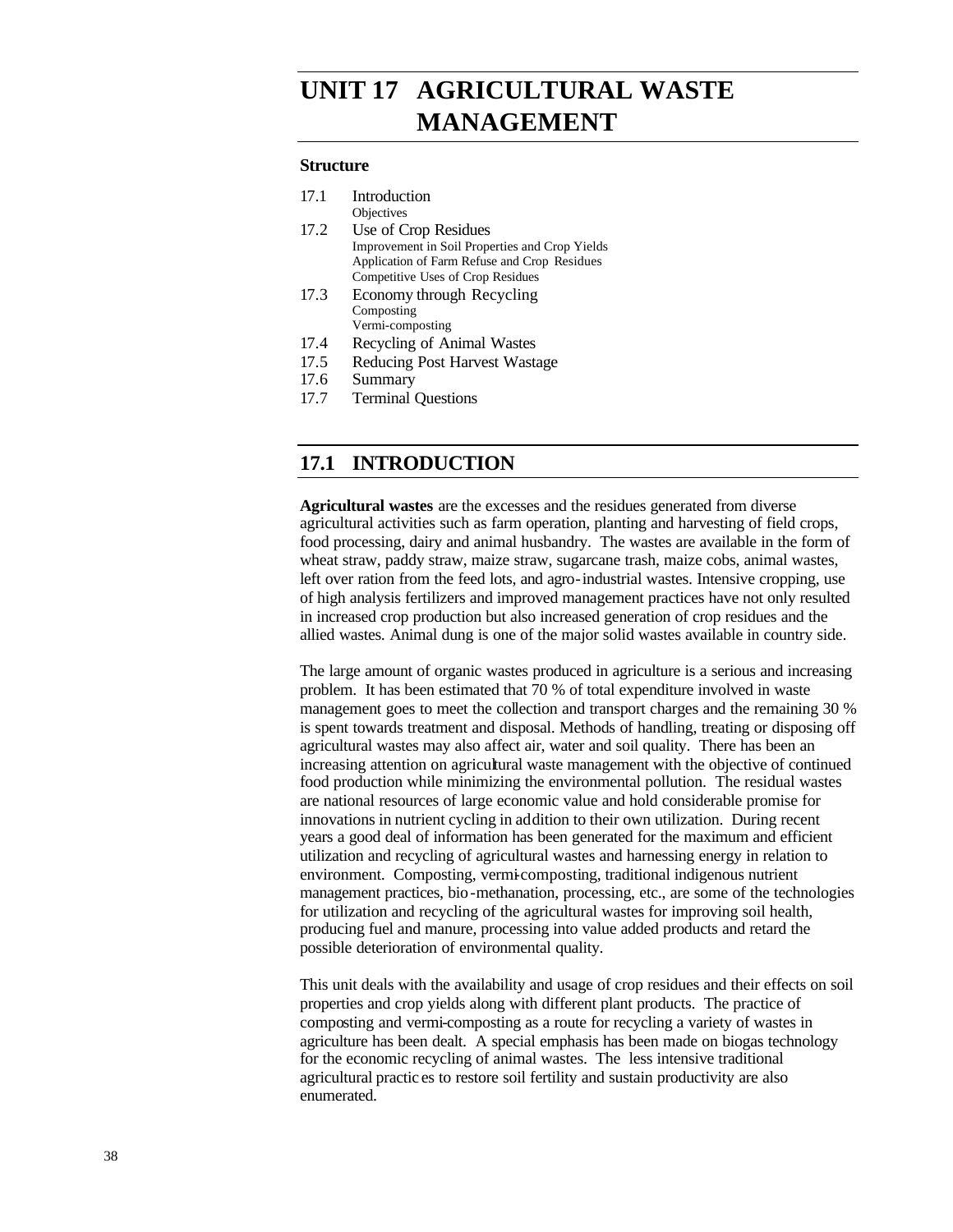## **Objectives**

After studying this unit, you should be able to:

- 
- enumerate the quantities and the nutritive values of the agricultural wastes for processing and utilization;
- compare the different abilities of agricultural wastes in improving soil health;
- explain the process of composting and vermi-composting for conversion of agricultural wastes into eco-friendly valuable agricultural inputs; and
- describe indigenous and traditional methods of application and conservation of plant nutrients contained in agricultural wastes.

## **17.2 USE OF CROP RESIDUES**

**Crop residues** are the part of the plants left in the field after crops have been harvested, threshed, pruned or processed. Though they have been regarded as waste materials that require disposal but it is now increasingly being realized that these are a tremendous natural resource and not a waste. Following traditional practices, farmers of South Asian Countries remove the major portion of crop residues from the fields for use as cattle feed, livestock bedding, thatching material for houses and fuel. Recently because of advent of mechanized harvesting, farmers prefer to burn large quantities of crop residues left in the field in sites as these interfere with tillage and seeding operations for the next crop. Burning of residues causes a serious waste of precious nutrient resource and contributes to intense air pollution.

Proper use of crop residues provides a highly effective means for

- controlling soil erosion and sediment transport,
- reducing nutrient losses through runoff to streams, and
- supplying organic matter to maintain good soil tilth.

When incorporated into the soil or placed on its surface, crop residues and the resulting soil humus

- improve infiltration rates,
- reduce soil crusting,
- enhance soil aggregation, and
- increase the soil's water holding capacity.

Renewable organic matter from farm wastes can be novel closed systems efficiency utilized as a raw material for:

- the recovery of renewable energy as methane in biogas;
- the production of soil amendments/bio-fertilizers that contain energy plant nutrients and beneficial micro-organisms;
- the production of the environment as each yearly addition will increase the carbon sequestering abilities of soils.

So it may be said that we need a residue management system which will be ecologically favourable, economically profitable, environment friendly, holistic and resource efficient.

## **Availability and Usage**

With the increase in food grains production, the production of crop residues has also proportionately increased. The use of mechanical harvesting in big farms leaves more residues for *in situ* utilization. Of the various considerations it is assumed that about

Annual production of wheat and rice in India during 1999- 2000 was 71.78 and 88.55 million tonnes respectively, amounting to generation of 258 million tonnes of straw. This accounts for about 70% of total crop residues available in India. About 45 million tonnes of fruit and vegetables wastes accumulate each year and an estimated 25 million rupees are lost annually.

India, having a large bovine population of 282 million heads, houses 50% of world's buffaloes and 15% of all goats and cattle in the world. Availability of dung from a total livestock population of 459 million is about 354 million tonnes per year. Cattle and buffalo alone make up 60% of total livestock population and are the source of 91% of total

dung produced.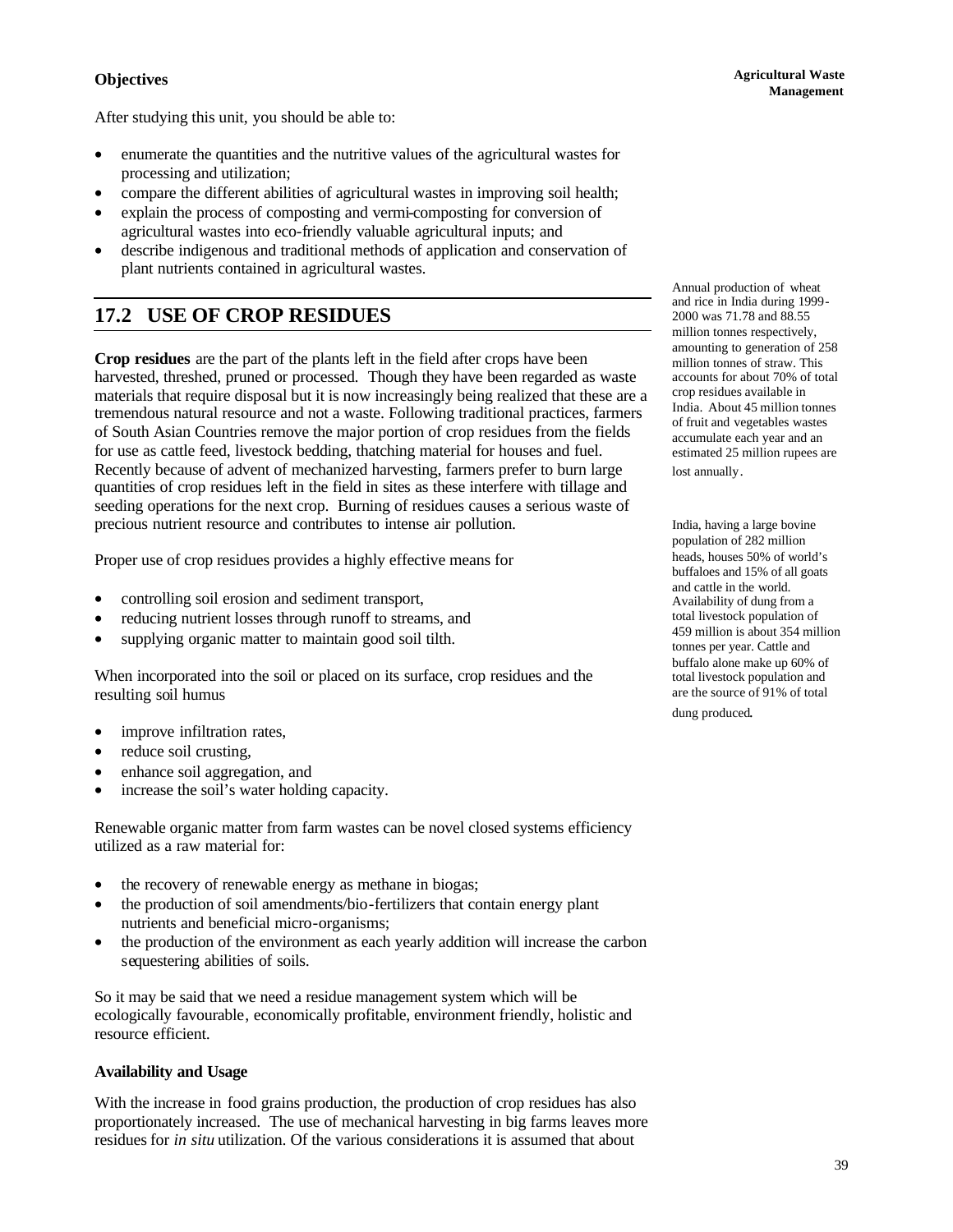one third of total crop residues can be made available for land application thus providing a gross annual nutrient potential of the order of million of tonnes in these countries.

## **Table 17.1: Estimates of the availability of some crop residues in India and their plant nutrient potential**

| Crop                         | <b>Residue</b><br>to<br>economic | <b>Residue</b><br>vield*<br>('000t) | Nutrient $(\% )$ |          |                  | Nutrient potential,<br>'000 tonnes |              |                             |
|------------------------------|----------------------------------|-------------------------------------|------------------|----------|------------------|------------------------------------|--------------|-----------------------------|
|                              | vield<br>ratio                   |                                     | N                | $P_2O_5$ | K <sub>2</sub> O | <b>Total</b>                       | Utilizable** | Fertilizer<br>Equivalent*** |
| Rice                         | 1.5                              | 110,495                             | 0.61             | 0.18     | 1.38             | 2,398                              | 799          | 399                         |
| Wheat                        | 1.5                              | 82,631                              | 0.48             | 0.16     | 1.18             | 1,504                              | 501          | 250                         |
| Sorghum                      | 1.5                              | 12,535                              | 0.52             | 0.23     | 1.34             | 262                                | 87           | 43                          |
| Maize                        | 1.5                              | 11,974                              | 0.52             | 0.18     | 1.35             | 252                                | 84           | 42                          |
| Pear millet                  | 1.5                              | 6,967                               | 0.45             | 0.16     | 1.14             | 121                                | 40           | 20                          |
| Barley                       | 1.5                              | 2,475                               | 0.52             | 0.18     | 1.30             | 51                                 | 17           | 8                           |
| Finger millet                | 2.0                              | 5,351                               | 1.00             | 0.20     | 1.00             | 118                                | 39           | 19                          |
| Sugarcane<br>(stripped cane) | 0.1                              | 22,736                              | 0.40             | 0.18     | 1.28             | 423                                | 423          | 211                         |
| Potato tuber                 | 0.5                              | 7,867                               | 0.52             | 0.21     | 1.06             | 141                                | 141          | 70                          |
| Groundnut<br>(pods)          | 1.5                              | 10,598                              | 1.60             | 0.23     | 1.37             | 339                                | 339          | 169                         |
| Total                        |                                  | 273,629                             |                  |          |                  | 5.609                              | 2.470        | 1,231                       |

\* Arrived at by multiplying the economic yield by the given residue: economic yield ratio.

\*\* One- third of the total NPK potential assuming that two third of the total residue is used as animal feed on national ba sis.

\*\*\* 50 % of the utilizable NPK assuming 50 % mineralisation of NPK per season. **Source:** Bhardwaj (1995)

Thus, the crop residues returned to the soil can potentially supply a substantial portion of the nutrient requirements for the succeeding crops. Besides, crop residues offer many benefits to soil fertility productivity.

## **17.2.1 Improvement in Soil Properties and Crop Yields**

Freshly added crop residues play a significant role in improving the physical condition of soil, making it more favourable for optimum plant growth. The observed beneficial effects of residues incorporated may, therefore, be attributed mainly to improvements in the overall physical, chemical and biological properties of soils. We discuss some of these here.

## **Biological properties: Nitrogen immobilization**

After the crop residues are incorporated into soil, a host of micro-organisms bring about mineralisation of carbon and other elements contained in the residues. This is accompanied by a large increase in soil microbial popula tions and evolution of carbon dioxide from the residues-treated soils. The microbiological activity is maximum during the first one to two weeks. During the active decomposition period, tremendous amount of mineral N (native or added) is immobilized by the microorganisms into their body cells. This results in a temporary depletion of N during the initial stages of plant growth. Besides being a handicap from immediate plant nutrition point of view, immobilization is a means of conserving N. The mobile forms of N subject to leaching and denitrification are covered and subsequently remineralized.

The process of nitrogen immobilization has great practical significance in the management of crop residues in cropping systems. Therefore, sufficient time should be allowed for the decomposition of residues before the crop is sown. Alternatively, immobilization effect can be overcome by adding some fertilizer N to the residues.

Approximately 450 million tonnes of crop residues are produced annually in India. Estimates for the year 1991-92 give a total annual residues potential of 273 million tonnes with an associated nutrient potential of 5.6 million tonnes (Table.17.1).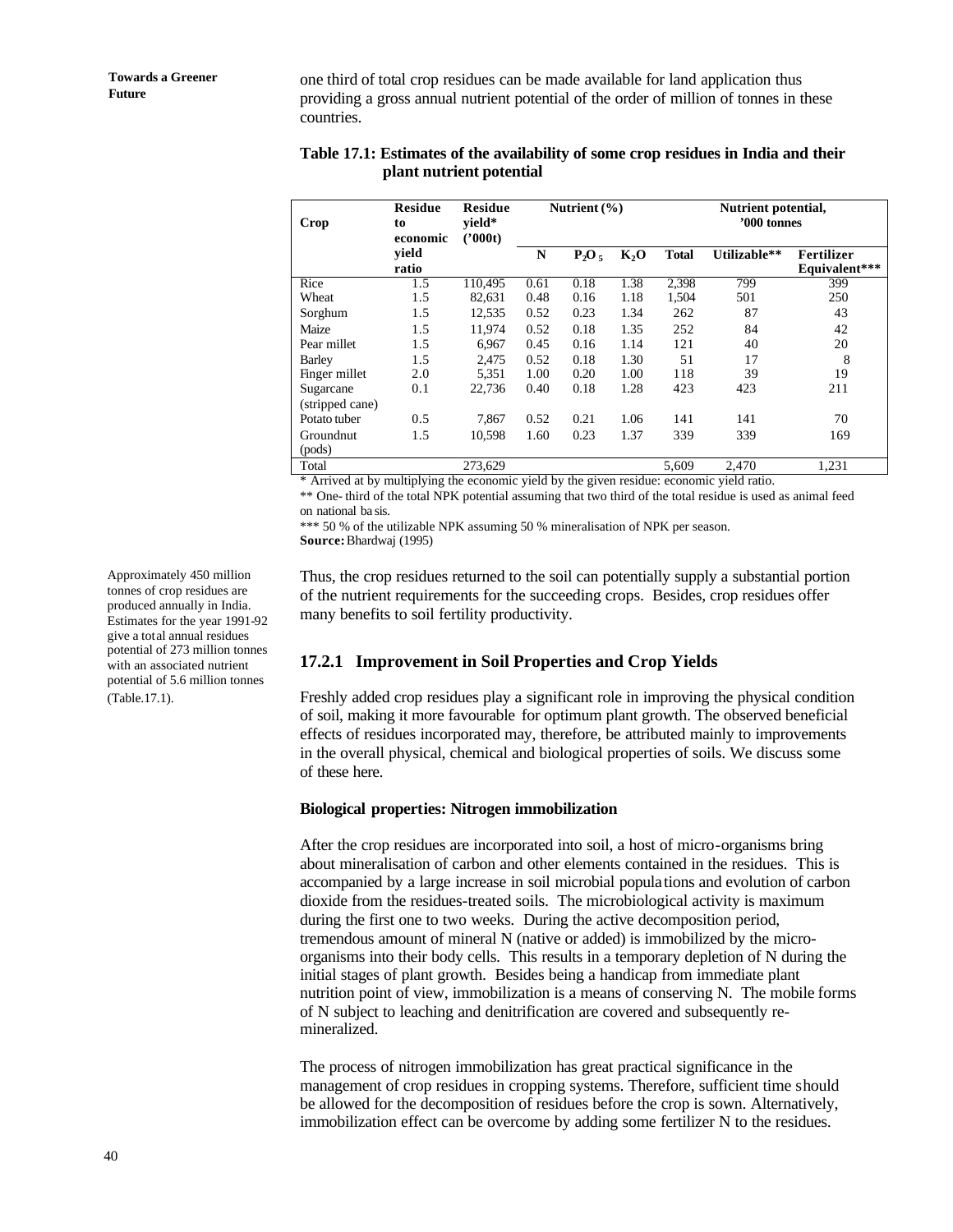The adverse effect can also be overcome by allowing adequate time for the decompos ition of organic residues before the sowing of crops.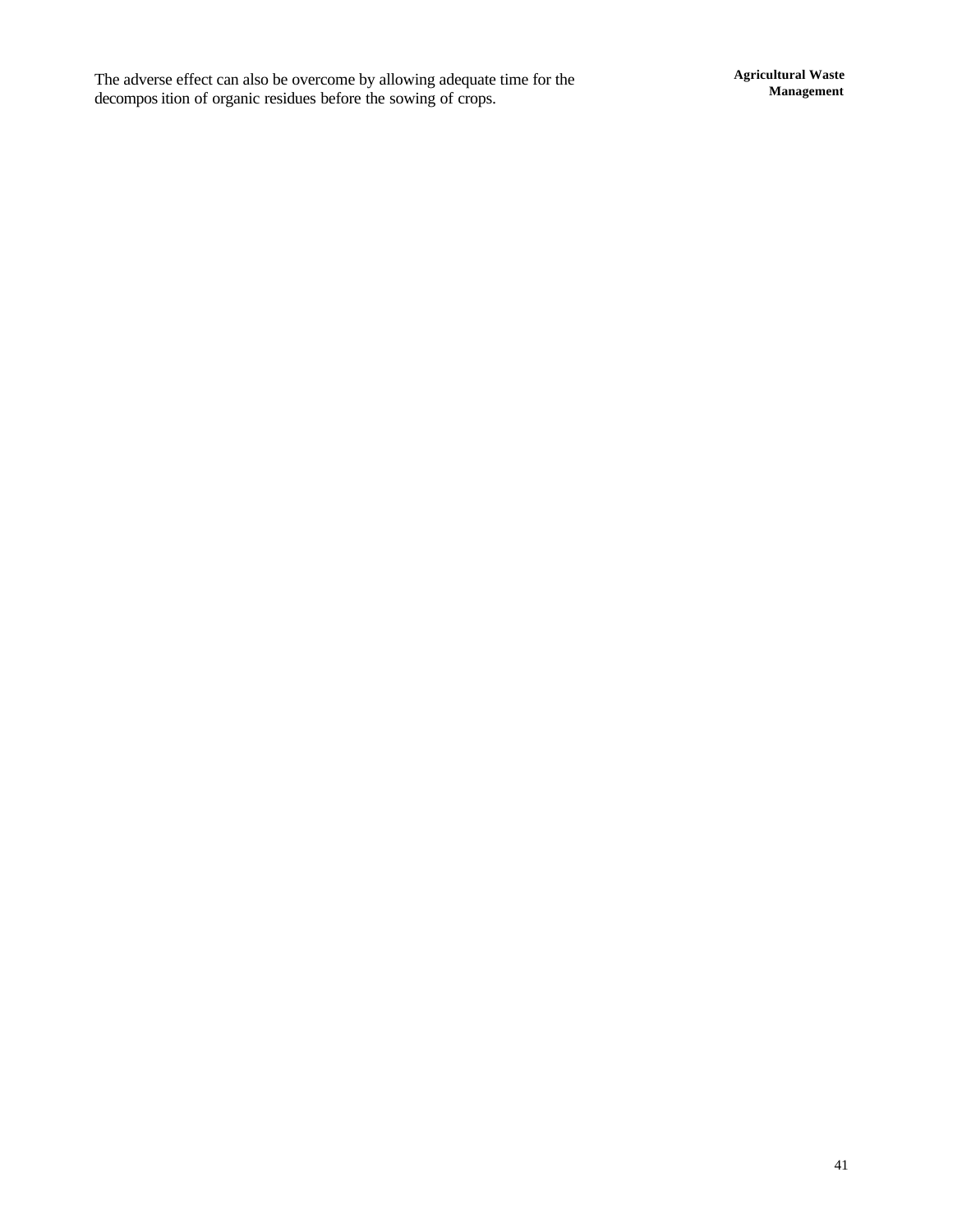#### **Physical Properties: Erosion Control**

As you have learnt in Units 6 and 10, sediments from erosion is our nation's greatest water pollutant. Returning crop residues to the land as surface mulch is a very effective and economical practice for reducing runoff, wind and water erosion, and water transport of sediments to streams. Prudent use of crop residues can reduce erosion over a wide range of soil and cropping conditions, from losses of 25 to 62 tonnes / hectare per year, or more, to 12.5 tonnes/ hectare per year, or less.

#### **Soil moisture conservation**

Crop residues cover plays a key role in moisture conservation for better crop yields in dry land areas. Surface residues trap snow and reduce evaporatio n. The residues increase infiltration by slowing the flow of water over the soil surface and increase soil moisture holding capacity. **Farmers in drought prone areas should always retain crop residues.** 

#### **Soil organic matter maintenance**

Soil organic matter is a critical component of the soil and serves many purposes. Soil organic matter contributes to the soil structure stability and resistance to erosion. It is a storehouse of food for soil microbes. It stores carbon thereby opposing any build up of atmospheric carbon dioxide (a green house gas) and global warming. The addition of plant materials or other organic substances build or maintain soil organic matter. An often-asked important question is how much crop residues should be retained to have a sufficient level of soil organic matter? There is however no definite rule for the level of organic matter to be recommended for each soil type or zone. It may vary according to soil texture, initial organic matter content, management system and climate especially moisture and temperature.

For low organic matter soils, retaining crop residues is very important to maintain sufficient soil organic matter. For soils with high level of organic matter, the annual addition of straw may not always be critical; adequate fertilizer or use of zero tillage is often as important as straw retention for building soil organic matter levels.

#### **Detrimental effects**

It is generally agreed that crop residues returned to the land produces beneficial effects. However, problems crop up where crop residues are excessive and they are applied at loading rates that exceed the soil's capacity to decompose them within a reasonable time. In such cases, residues tend to accumulate because of slow rates of decomposition. This situation could lead to the microbiological production of chemicals and toxins that may adversely affect plant growth. Moreover, since many mature crop residues have a high carbon: nitrogen (C:N) ratio, excessive residues loading rates on soils can lead to immobilization of plant available nitrogen, resulting in nitrogen deficiencies in crops, a problem which can be offset only by application of additional fertilizer nitrogen.

The presence of excessive amount of residues, particularly of surface residues, can also cause physical obstructions that interfere with normal tilling and planting operations. This can often result in poor seed germination, stand reduction, phytotoxic effects, non-uniform moisture distribution, immobilization of nitrogen in a form unavailable to plants, and increased insect, disease and weed problems. Currently, excess residues are often burned, causing air pollution and other environmental problems.

#### **Crop yields**

In general, the residue incorporation may bring about an overall improvement in physical, chemical and biological properties of the soils. Many short and long-term experiments in India and elsewhere have shown mixed effects of crop residues incorporation on crop yields. The incorporation of wheat residues in general,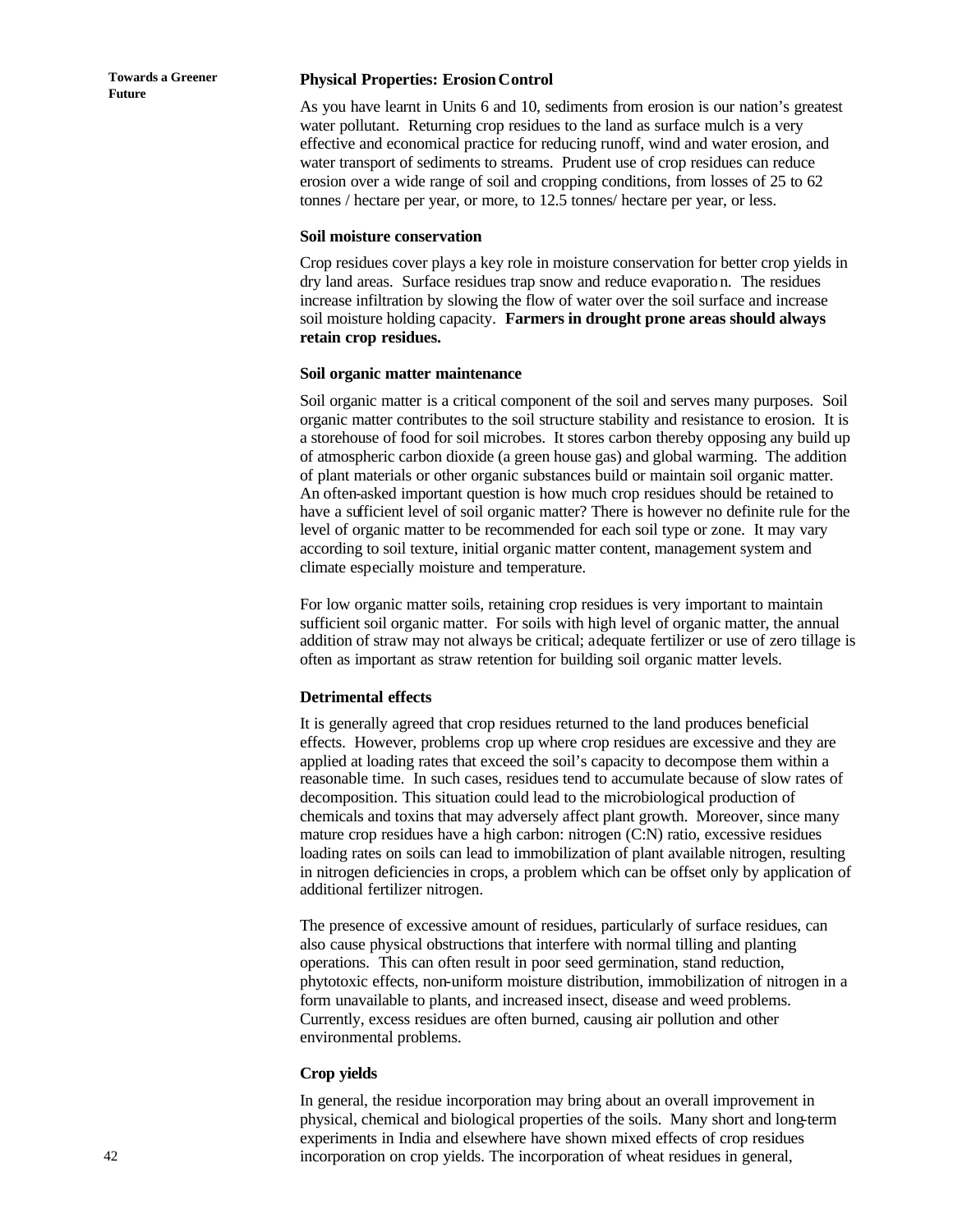increased the yield of rice and also had a positive residual effect on the yield of subsequent wheat in rotation. However, the incorporation of rice straw in wheat and wheat straw in rice caused yield reduction. High crop yields were obtained from the combined long-term use of fertilizers and crop residues. It has been realized that if sufficient time (25-30 days) is allowed for residue decomposition in the soil, the immobilization effect is greatly reduced. Control of weeds, diseases and pests is important for the success of residue management practices.

## **17.2.2 Application of Farm Refuse and Crop Residues**

The higher level of crop production through the increased use of fertilizers and pesticides has created ecological imbalance and affected sustainability of crop production. It is now being realized that the yields are declining year after year with the same level of inputs use. Since exploitative agriculture with an immediate profit motive will lead to shrinking of natural resource base (land) for crop production, there will be no option but to produce more food and other agricultural commodities from its limited available land. The need for more food has to be met through higher yields per until of land, water, nutrient, energy and time.

It has thus become imperative to adopt appropriate blend of the traditional agricultural practices of the pre-green revolution era and the modern technology to restore soil fertility and sustain productivity. Traditional indigenous nutrient management practices popularly followed in most regions are:

- Application of farm yard manure (FYM) to the field.
- Use of rice straw/husk, wheat bhusa as bedding materials in the cattle shed.
- Storage of cow/buffalo dung in the ground surface for 6-8 month and its subsequent broadcast in the field during summer.
- Browsing of residues of harvested crops during summer by herds of goats and sheep
- Burying weeds and wild rice in rice field, which eventually decompose and augment plant available nutrient supply.
- Mulching: crop residues such as sorghum straw, soybean trash, dried weeds are used for this purpose. Mulching reduces runoff, reduced losses of soil and plant nutrients from cultivated lands.
- Polas (*Butea monosperma*) leaves are commonly used as mulch in vegetables for controlling weeds and conserving soil moisture. Subsequently, dried leaves are incorporated into the soil with a view to enrich soil which results in higher yield and nutrient use efficiency.
- Coating of urea with neem, mahua, karanj, sal cakes by physically mixing before application.

We cite below some practices specific to particular states in India:

- Khadin cultivation in Western Rajasthan.
- Permanent set furrow system for groundnut cultivation in Gujarat.
- Vermiculture through rishi-krishi method of Maharastra.
- Haveli and bundh cultivation in Madhya Pradesh.
- Collection and dropping of sheeps and goats followed by organic farming in Himachal Pradesh.
- Use of jute leaves as potential source of manure in West Bengal and Orissa.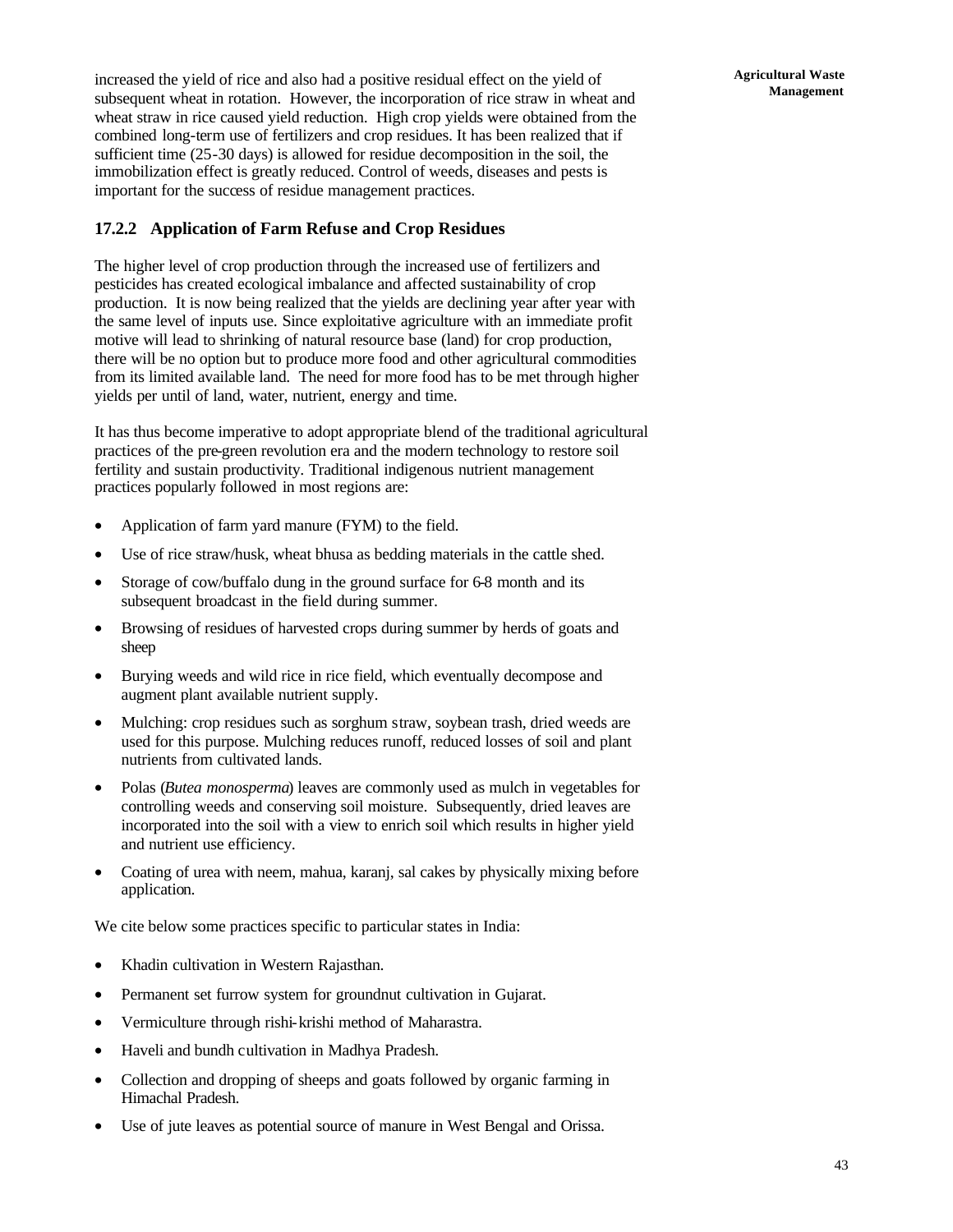- Recycling of nutrient through pond excavation, animal hey bed compost technology in Punjab.
- Application of sudumannh (burnt soil) in coastal Karnataka.
- Use of fresh dung for vegetable cultivation in Kerala.

These are the appropriate technologies innovated, tested/improved and implemented by the local peasants. These indigenous practices aim at adding organic matter to the soil, utilization of locally available waste materials and rational use of natural resources.

## **17.2.3 Competitive Uses of Crop Residues**

There are two major competitive uses for crop residues as:

- 1) animal feed
- 2) energy source.

In addition, there is also some potential for industrial use.

#### **1. Animal feed**

Crop residues have considerable potential as feed for livestock and provide a portion of the roughage requirements of ruminants and horses. The nutritional value of the different types of crop residues varies widely. Low digestibility, however, is associated with the high lignin content in some crop residues. Transportation and processing cost are the chief limitations to wide scale utilization.

#### **2. Energy source**

Crop residues are used as an energy source for agriculture and industries. Technologies to convert crop residues into energy falls into two categories: **biological** and **thermo-chemical**.

**Biological processes** like **anaerobic digestion** and **alcoholic fermentation,** involve enzymatic break down of biomass by micro-organisms at low pressure and low temperature. The anaerobic digestion for the conversion of agricultural residues into fuel (biogas) and manure is considered as one of the most feasible technologies to meet the challenges of depleting reserves of fossil fuels and escalating deforestation.

The utilization of agro-residues for the production of ethanol, the biofuel has been considered as a source to meet the partial energy demand. Rice straw in North west India is neither currently utilized as livestock feed nor for any other purpose. Farmers in order to vacate the fields for timely wheat planting generally burn much of it. This straw could be an ideal and cheap substrate for ethanol production. To give you some idea, a rough estimate indicates that such rice straw is more than 5 million tonnes in Punjab and Haryana alone. Based on this, it is estimated that assuming the ethanol potential of crop residues is about 250 litres/tonne of the straw, the ethanol potential of the straw alone would be 1250 million litres. This is sufficient to meet 10 % blending requirement for gasohol of India at present (Sushil Kumar, *et. al.*, 2002).

Thermo-chemical processes use high temperatures to convert residues into energy by direct combustion, pyrolysis, gasification and liquefaction. Briquetting of agricultural residues helps in direct burning of biomass effectively. Briquetting is the conversion of solid fuel in the form of small pellets. It can be produced by compacting crop residues either directly or after pyrolysis.

Gasification implies the extraction of combustible gas (producer gas) from residues by burning them under conditions of limited air supply. In the presence of oxygen,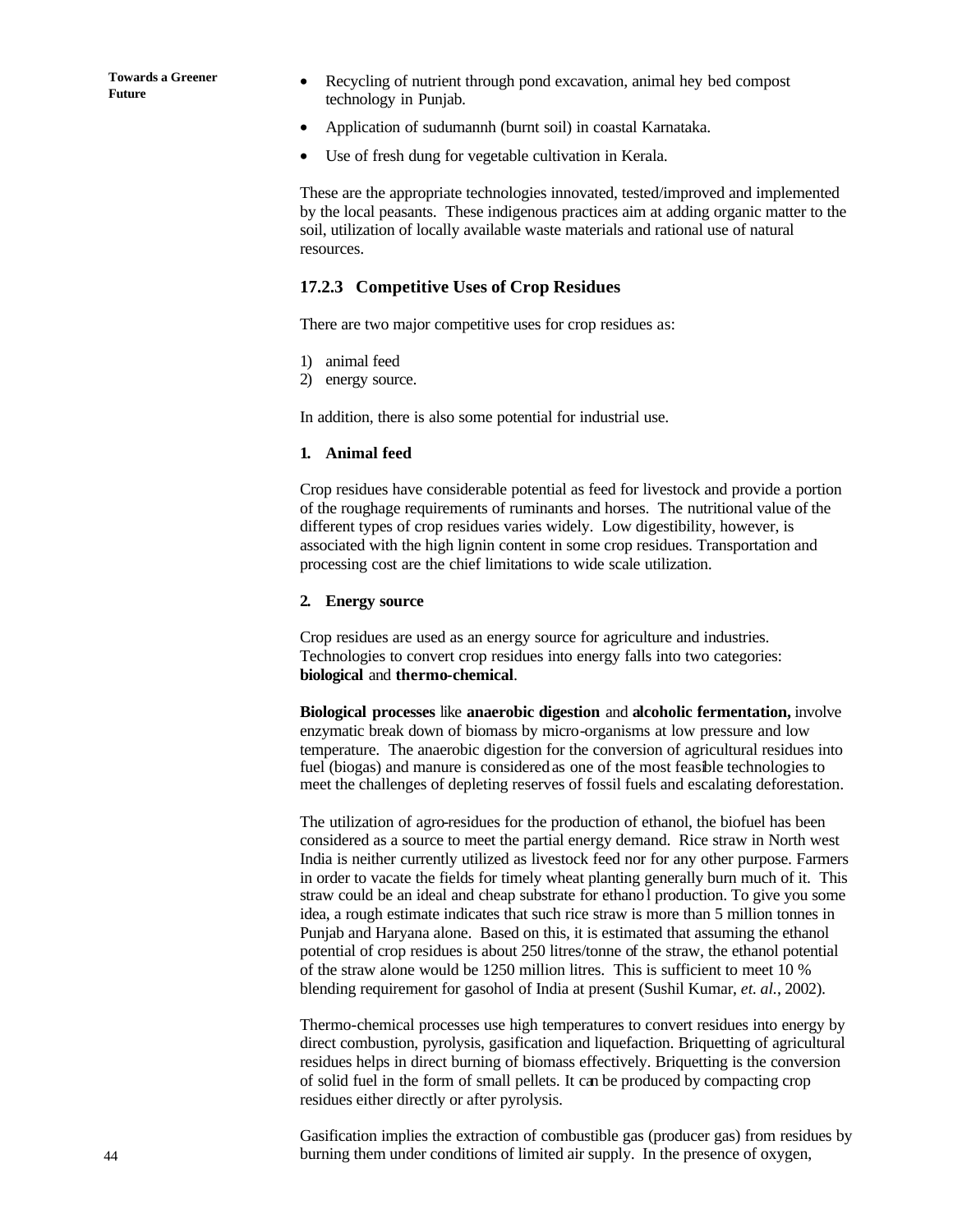carbon and moisture, agricultural residue is converted into a mixture of  $CO$  and  $H<sub>2</sub>$ gas, which is combustible in nature. Collection, transportation, and conversion costs are currently limiting the use of crop residues for energy. Nevertheless, the use of residues for energy seems feasible in areas where large volumes of residues are available in excess of the demands for other uses.

## **Industrial uses**

Crop residues are now being used as raw materials in various chemical industries. For example, the plastics and pharmaceuticals industries use substantial amounts of certain crop residues. Corncobs are used to prepare mild abrasive and polishes, to absorb oil spills, and to make some cosmetic powders. Limited amounts of crop residues are used in the production of particle board, insulation, and paper. An additional potential use is in the production of single cell protein (SCP) by microorganisms. Crude protein produced by this process may eventually become a major source of food for animals and people as well.

## **Cost of collection, processing, transportation and application**

The cost of collection, transportation, and application of crop residues are minimal or zero when crop residues are returned to the land on which they are produced. Even where crop residues are available for land application, problems of their collection and transportations to the fields exist. Their manual handling is also laborious due to the bulk involved. In addition, most residues need some type of pre-incorporation, physical processing or shredding to facilitate their rapid decomposition in the soil. This needs suitable machinery, which is not available in most areas. Turning under by tractor discing is the common mode of incorporation by the farmers who own or rent tractors.

Large cultivated areas in South Asian countries are rainfed where the fallow periods generally fall under the dry months of the year. Hence, provision of adequate moisture for optimum decomposition of the incorporated residues is another limitation that restricts gainful recycling of these materials. Faced by these constraints, many cultivators generally prefer to burn the residues to clear the fields for tilling and planting. If the volume is small, the residues are converted into compost by natural decomposition.

Since crop residues are such a rich source of nutrients, fodder and fuel, we should ensure that these are judiciously recycled and reused. You will learn about these aspects in the next section. But you may like to first consolidate the ideas presented so far.

## **SAQ 1**

- a) How can crop residues control soil erosion due to wind and water?
- b) Why and when should we incorporate crop residues in the soil?

## **17.3 ECONOMY THROUGH RECYCLING**

Recycling of wastes for meeting the shortages of raw materials for industry and inputs for agriculture is an important aspect of national economy. Serious efforts in this direction could reduce the cost of production and ensure rich dividends as well as solve the disposal problem and minimize pollution effects.

The greatest benefit from cycling and recycling organic material in soils is the overall improvement in soil productivity/fertility, which is the key component. Our soils being in tropical zone are poor in organic matter due to high rate of decomposition and intensive cultivation. The organic carbon content is less than 1% in most of the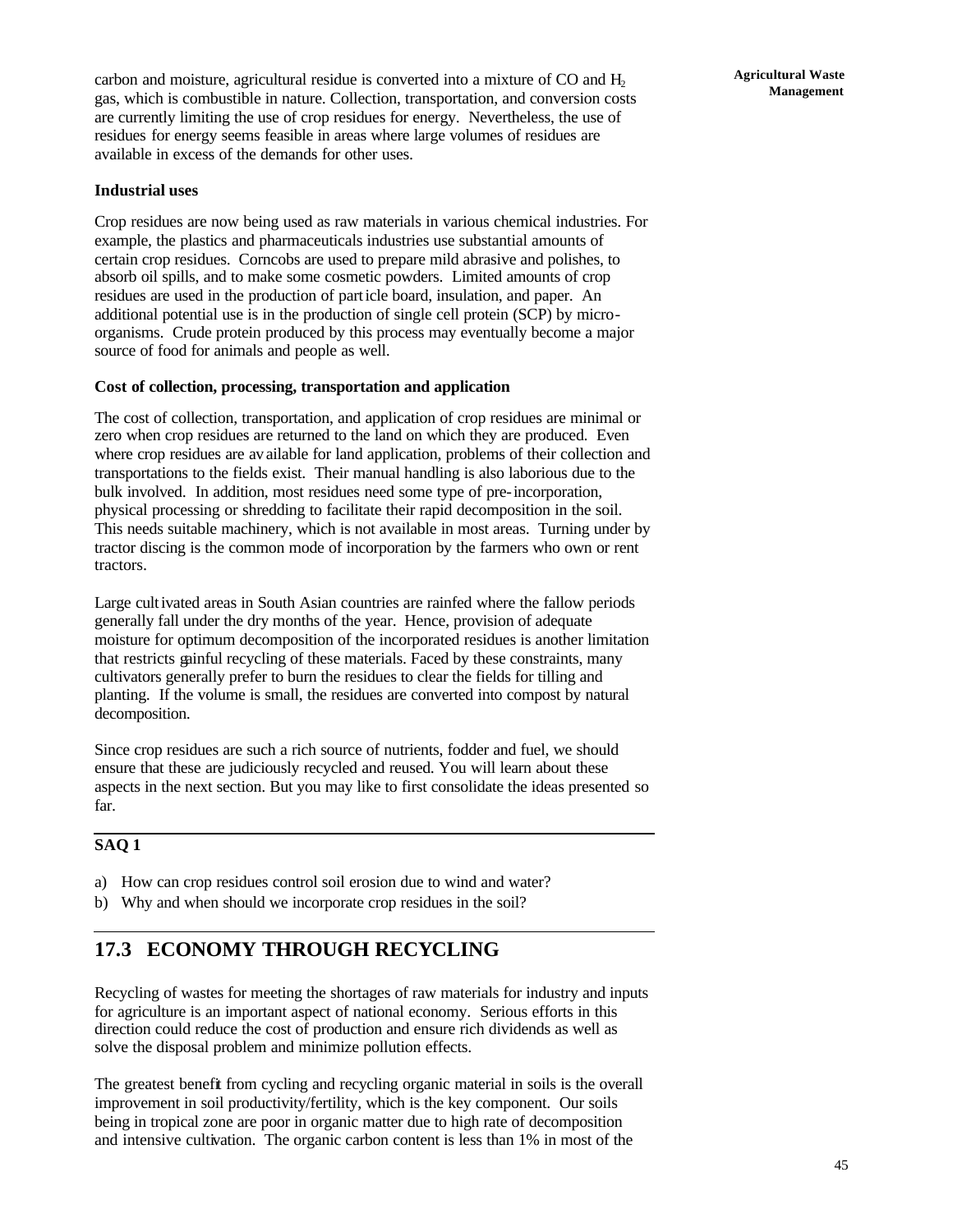soils in the plains. They are very low to low in N, low to medium in P and medium to high in K.

Since most of the recycles are organic, they directly add organic matter and plant nutrients, which improve the soil bio-physico properties and fertility, thus improving soil productivity. The old practice of fallow cultivation if combined with paddy straw incorporation will have many economic benefits such as

- increase in the return per unit land area,
- increase in the carbon content of the soil,
- enhancement in soil fertility,
- conservation of water resources,
- saving in the use of chemicals for weed control, and
- reduction in environmental pollution by not burning the straw.

Studies show that the recycling of different crop residues in soil by way of mulching (6t/ha) resulted in saving of irrigation water, induced reduction in maximum soil temperature and increase in the crop yield (Table 17.2).

| Crop                 | <b>Mulch induced</b><br>reduction in max.<br>soil temp. $(^{\circ}C)$ | <b>Saving</b><br>irrigation<br>water (cm) | <b>Increased</b><br>in crop<br>yield $(\% )$ | <b>Saving in</b><br>fertilizer<br>$N$ (kg/ha) |
|----------------------|-----------------------------------------------------------------------|-------------------------------------------|----------------------------------------------|-----------------------------------------------|
| Maize (forage)       | 1.1-7.9                                                               | 15                                        | 26                                           | 50                                            |
| Maize (grain)        | $1.4 - 6.8$                                                           |                                           | 20                                           |                                               |
| Sugarcane            | $1.0 - 9.5$                                                           | 40                                        | 13                                           |                                               |
| Sorghum (forage)     | $0.5 - 7.0$                                                           | 23                                        | 20                                           | 50                                            |
| Japanese mint        | $0.6 - 9.4$                                                           | 32                                        | 9                                            | 25                                            |
| Mung bean            | $0.8 - 9.1$                                                           | 7                                         | 17                                           |                                               |
| Winter maize (grain) | $2.0 - 5.5$                                                           | 23                                        | 20                                           |                                               |
| Autumn potato        | $1.0 - 5.7$                                                           | 12                                        | 15                                           |                                               |

#### **Table 17.2: Effect of straw mulching on different crops**

In a recent survey it has been estimated that the quantities of rice straw burnt in Punjab annually is about 12 million tonnes and through this, significant amounts of nutrients are being lost. Calculated in economic terms, the Punjab farmers are losing Rs. 684 million annually through N alone in the form of fertilizer. Moreover burning of rice straw is posing serious threat of air pollution and increasing respiratory problem to local population. However, application of 8 tonnes of rice straw compost per hectare to both rice and wheat increased the yield by 51% and 40%, respectively.

The process of composting and vermi-composting converts a wide variety of wastes into valuable agricultural inputs, which are an excellent source of humus and plant nutrients. Composting of organic residues and using them on farms can reduce the fertilizer dependence by about 25 %, besides improving the soil physical properties and health. It has been reported that the continuous application of 15 t FYM/ha could save 30 kg N and 20 kg  $P_2O_5$  in rice-wheat cropping system. Vermi-composting is an efficient and inexpensive method of composting. On an average, the vermi-compost makes up 63% of total benefits, the worms and the waste disposal brings out the saving of 29% and 8%, respectively. Recycling of animal dung through the biogas plant can save enormous amount of firewood and produce the enriched manure. We now discuss the process of composting and vermi-composting as a route of recycling agricultural wastes.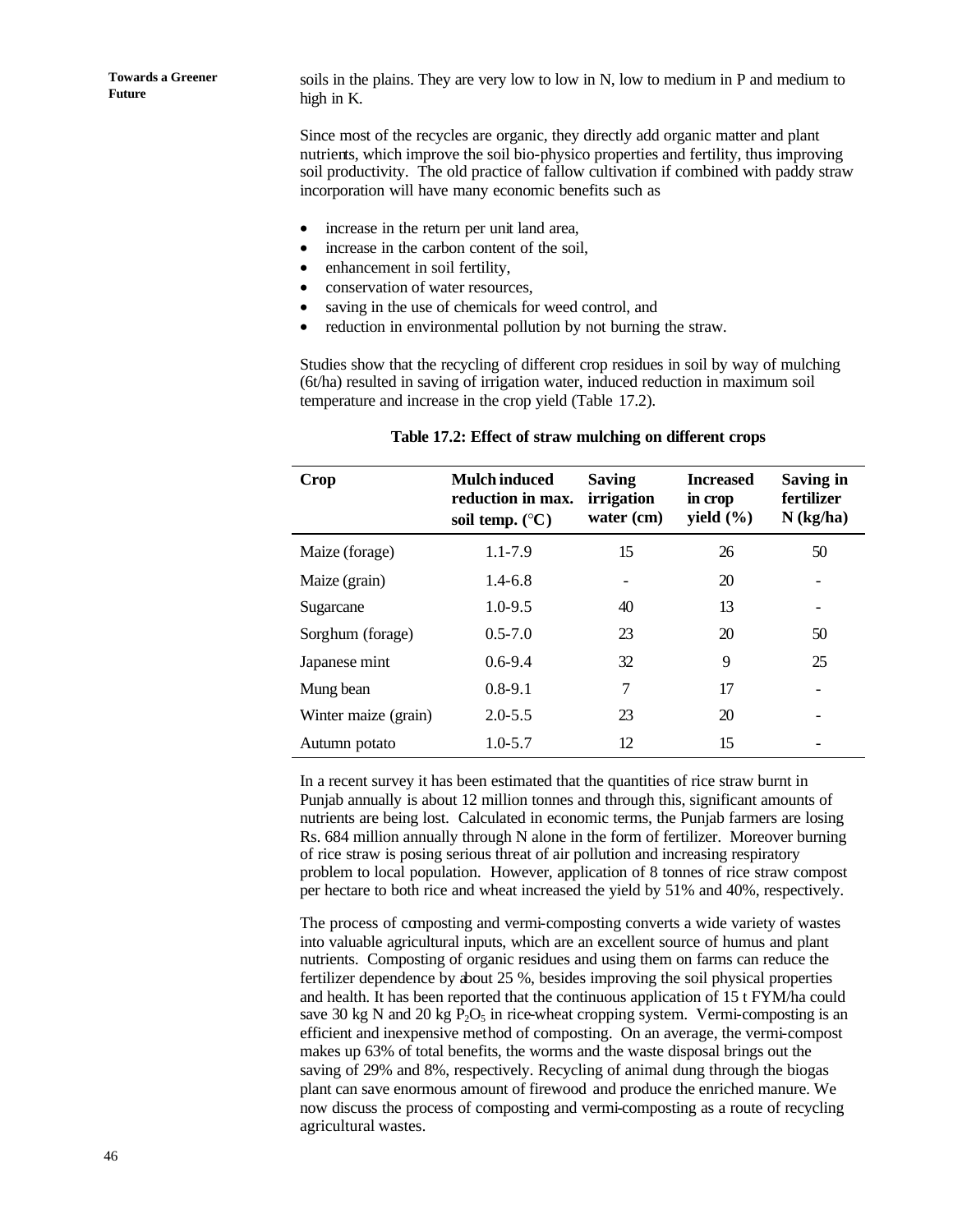## **Management 17.3.1** Composting **and Secure 2.12.1 Composting**

Composting is an age-old process that simulates nature's method of recycling. It is the microbial decomposition of piled organic materials into partially decomposed residues, called as **compost** or **humus**. It occurs in the presence of air (aerobic) or in a closed container or underground (anaerobic).

## **Why composting?**

Application of organic materials or crop residues to the soil if not treated properly may pose certain consequences. Materials low in nitrogen (sawdust, straws) may cause a lack of available nitrogen to growing plants in the first few weeks of rapid decomposition because nitrogen in the soil and that released by decomposition are preferentially used by soil bacteria. The decomposition of some materials may release substances that are toxic to plants or contain seeds of noxious weeds, diseased organisms, viruses, or certain parasitic worm eggs and have unpleasant odors.

Composting can alleviate most of these problems and make organic matter suitable for later disposition onto soil. Phytotoxins and bad odors produced during early stages of decomposition of some organic materials are dissipated by evaporation of the substances at the elevated temperatures while in the composting bed. By the time the compost is added to the soil, most toxins and undesirable odors are gone or appreciably reduced.

## **Materials suitable for composting**

A wide variety of by products and wastes can be used for composting. There exists an enormous potential of agricultural, rural and urban wastes in all these countries. The materials of compost from farm refuge include weeds, stubbles, straw, crop residues, remnants of fodder, hedge clippings, animal wastes, etc.



**Fig.17.1: Materials suitable f or composting**

## **Process of composting**

Composting is a fermentation process, which involves the break down of organic materials aided by an array of micro-organisms, earthworms and other insects in the presence of aerial moisture. This process yields compost (residual organic material often referred to as humus), ammonia, carbon dioxide, sulphur compounds, volatile organic acids, water vapour and heat. Typically the compost produced is 40-60 % of the volume of original wastes. The microbiological nature of composting requires several environmental parameters for the growth and proper functioning of numerous organisms which have an access to and synthesis compounds such as C, N,  $O_2$ , H<sub>2</sub>, inorganic salts, sulphur, P and trace substances of micronutrients.

## **Optimum Parameters**

1. **C:N ratio:** The key to initiate and maintain the composting process is to keep the C:N ratio between 25:1 and 30:1. When C:N ratio is in excess of 30:1, the decomposition process is suppressed due to inadequate N limiting the evolution of bacteria, that is essential for breaking strong C bonds. A C:N ratio of less than 25:1 will produce rapid localized decomposition with excess  $N$  given off as  $NH<sub>3</sub>$ which is source of offensive odours. Attaining such balance of ratio and range is possible because all organic materials have a fixed C:N ratio, e.g. food waste has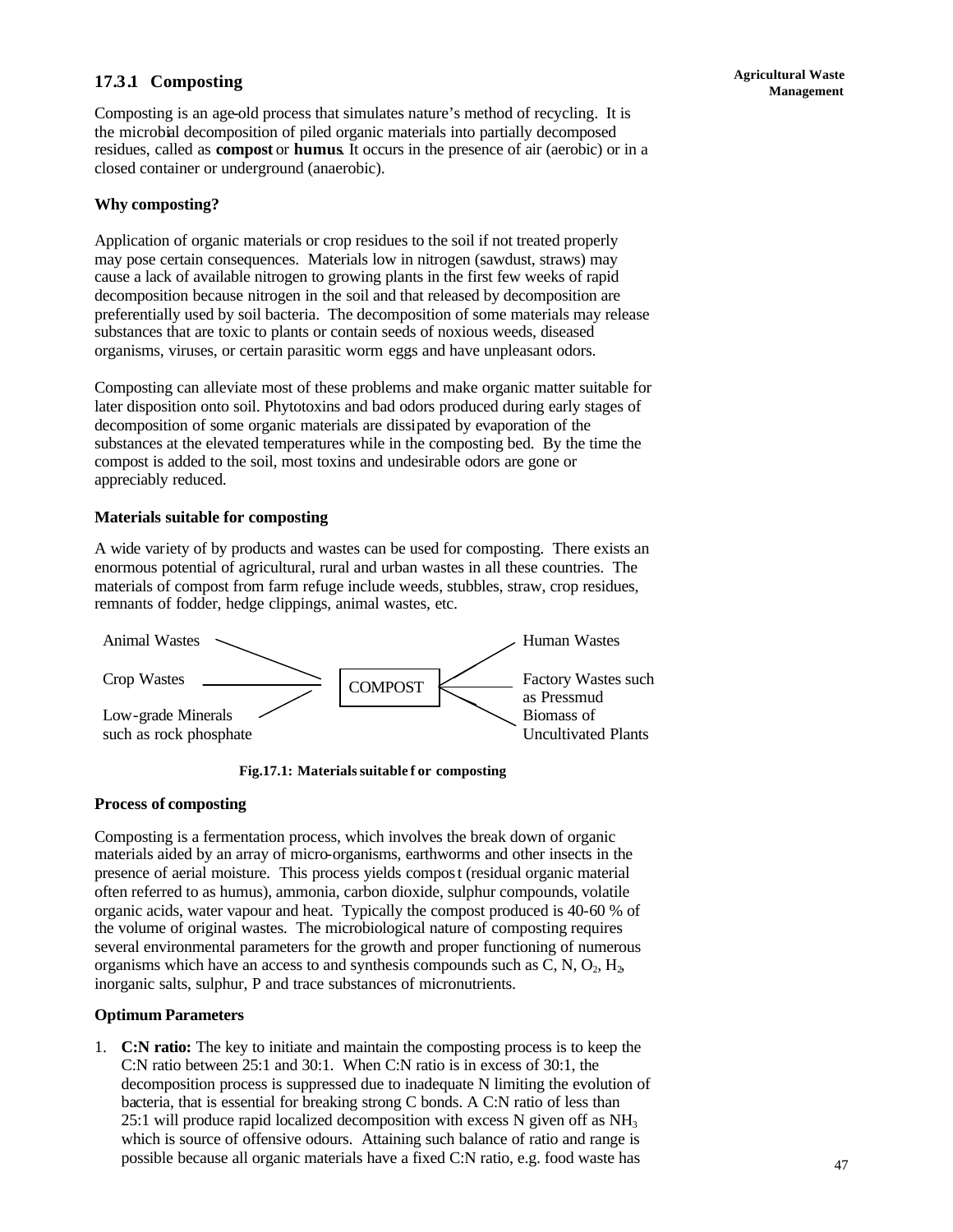a C:N ratio of 15:1, grass clippings have a C:N ratio of 19:1, leaves have a C:N ratio of 60:1. When these and other materials are mixed in the right proportion, they provide optimum C:N ratio for composting. Typically N is the limiting component, that is encountered in waste materials and when insufficient N is present, the composting mixture can be augmented with fertilizers such as urea or ammonium nitrate.

- 2. **Particle size:** In addition to nutrients, the efficiency of composting process depends upon the size of the organic material and its surface characteristics. Small particles provide multifaceted surfaces for microbial action. Size also influences porosity (crevices and cracks w hich can hold  $H_2O$ ) and permeability (circulation or movement of gases and moisture).
- 3. **Moisture content:** Moisture is an essential component in the biological degradation process. A moisture level of 55-60 % by weight is required for optimal microbial nutrient and air circulation. Below 50 % moisture, the nutrients to sustain microbial activity become limited, above 70 % moisture, air circulation is inhibited.
- 4. **Air flow (Aeration):** Air circulation controls the class of micro-organisms that will predominate in the composting process. Air breathing micro-organisms are collectively termed as **aerobic**, while those that can exist in the absence of air are called **anaerobic***.* When anaerobic micro-organisms prevail, the composting process is slow and unpleasant, smelling NH3, or H2S which is frequently generated. Aerobic micro-organisms quickly decompose organic material into its principal components of CO<sub>2</sub>, heat and water vapour.
- 5. **pH control:** The role of acidity and alkalinity in the composting process dep ends upon the source of organic material and predominant organisms. Anaerobic organisms generate acidic conditions, which can be neutralized with the addition of lime. Organic material with a balanced C:N ratio will initially produce acidic condition of 6.0 on pH scale. However, at the end of the process, mature compost is slightly alkaline with a  $pH > 7.0$  and  $< 8.0$ .
- 6. **Temperature:** The regulation and measurement of temperature is fundamental to achieving satisfactory process of organic material decomposition. However, the effect of ambient temperature or surface temperature on the process is limited to periods of intense cold when biological growth is dormant. Expeditious processing and reduction of herbicides, pathogens and pesticides is achieved where internal temperature in the compost pits are maintained (55-60 °C). If the internal temperature is allowed to reach or exceed (65  $^{\circ}$ C), biological activity is inhibited due to heat stress.
- 7. **Activator:** The use of compost inoculants is known to speed up the process. These are cellulolytic and lignolytic microorganisms like *Trichurus spiralis*, *Paecilomyces funisporus, Trichoderma* and *Asperigillus* spp. Inoculation with mesophilic cellulolytic fungi are known to reduce the time needed for completion of the process and improve the quality of final product.

## **Methods of composting**

There are several methods of composting:

**Indore method (Heap method):** The waste materials are chopped into small pieces of 5-10 cm size and are dried to 40-50% moisture before stacking. Then, they are spread in layers of 10-15 cm thickness either in pits or in heaps of 1m width, 4-6 m length and 1 m depth. The heap is properly moistened with dung, using earth or night soil. Sufficient quantity of water is sprinkled over the heap to wet the composting materials to the level of 50% moisture. Periodical turnings, usually three times at 15, 30 and 60 days after filling, are given to aerate and the material is covered with a thin layer of soil about 2-3 cm thickness. The compost obtained by the Indore method would have a composition of 0.8 % N, 0.3% P and 1.5% K,O.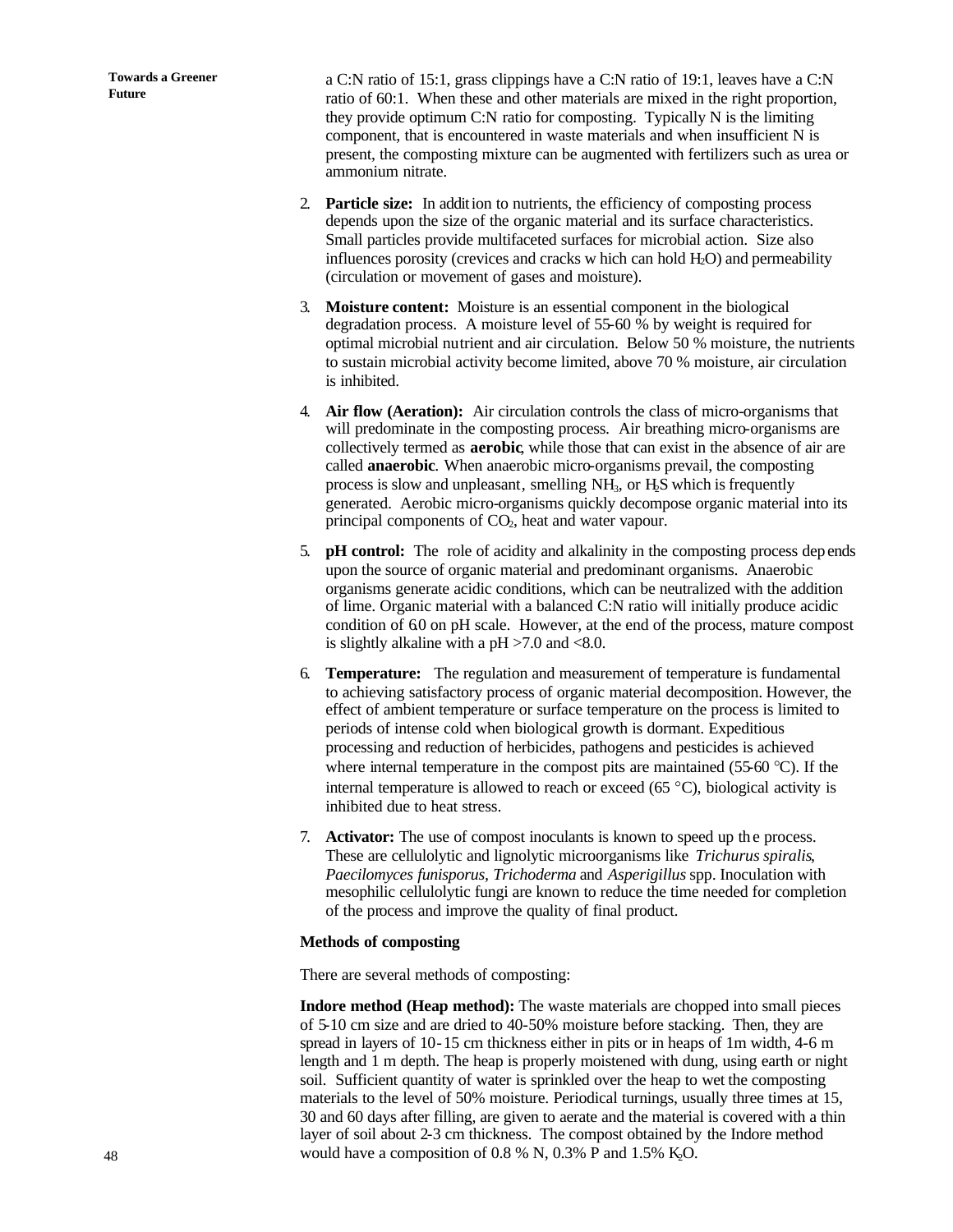**Bangalore method (pit method):** The composting of the vegetative waste is done in the pits. The size of pit ( $9 \times 2.1 \times 0.9$  m) varies with the quantity of material available for composting. A 22 cm thick layer of waste material is first laid in the pit. On each layer is spread slurry made of dung, urine and earth. A sufficient quantity of water is sprinkled over the material in the pit to make it moist but not too wet. The pot is filled in this way, layer by layer till it rises 2 ft above ground level. At the end dome shaped heap is plastered over with wet mud. It is left undisturbed. The compost is ready in about 4 to 5 months. This method overcomes many of disadvantages of the Indoremethod like turning etc. After the initial aerobic decomposition during the first eight to ten days (i.e, filling of pit is going on) the material undergoes semi-anaerobic decomposition. Under these conditions, the decomposition is more gradual and slow. The process ensures less loss of organic matter and nitrogen. Therefore, this method is known as developed or superior method. The compost obtained by this method would contain 1.5% N, 1.0% P and 1.5% K<sub>2</sub>O.

**NADEP compost:** In this method, plant wastes, dung slurry and clay soil are used as raw materials for composting. The process is similar to heap method of composting, but is done in brick lined enclosures provided with air holes in all sides.

**Coimbatore method:** It is anaerobic degradation followed by the aerobic process. In a pit of 4 m length, 2 m width and 1 m depth, crop residues are filled to a thickness of about 15 cm. Over this layer, cow dung slurry is applied to a thickness of 5 cmto enhance the rate of biodegradation. Above this layer, 1 kg of bone meal or rock phosphate is applied to minimize the nitrogen loss and to add phosphorous. Alternate layers in this fashion are filled till the height reaches 0.5 m above the ground level. Then the above-ground portion is covered with red earth  $\alpha$  mud to prevent the rainwater entry and it becomes an anaerobic process. After 30-35 days, the material is turned and it becomes an aerobic process. The compost will be ready within five months.

**Windrow composting:** Windrowing is a method in which long narrow piles of organic matter are periodically turned and moistened as necessary to allow sufficient oxygen to penetrate all the parts of the pile or, alternatively, air can be blown into the piles. Windrows are usually about 3 m wide at the base and 1.5 m high. Temperature within a windrow approach is  $140^{\circ}$ F, entirely because of biological activity. The pH will approach neutrality after an initial drop. Windrowing composting requires large land surfaces and a month to several months time to produce satisfactory results.

**Mechanized composting:** On a community scale, composting may be a mechanized operation, using anaerobic digesters or a low-technology operation using long rows of shredded refuse known as windrows. The machinery used varies according to the kind and quality of the materials to be treated. Digesters are usually enclosed composting systems where moisture, temperature, nutrients and mixing are carefully controlled. Some refuse digesters take only a few days for processing, but equipments costs are high compared with other composting practices.

## **Characteristics of mature compost**

The matured compost should have an earthy smell, similar to peat moss and a dark brown colour. Typical final compost will have composition in the following range:

| Organic matter         | $25-50%$      | Carbon                               | 8.40 %    |
|------------------------|---------------|--------------------------------------|-----------|
| Nitrogen               | $0.5 - 3.5 %$ | Phosphorous (as $P_2O_5$ ) 0.5-3.5 % |           |
| Potassium (as $K_2O$ ) | $0.5 - 2.0 %$ | Calcium (as CaO)                     | $2 - 7\%$ |
| Incombustible matter   | $20 - 60 %$   |                                      |           |

The average nutrient contents of some common composts are given in Table 17.3.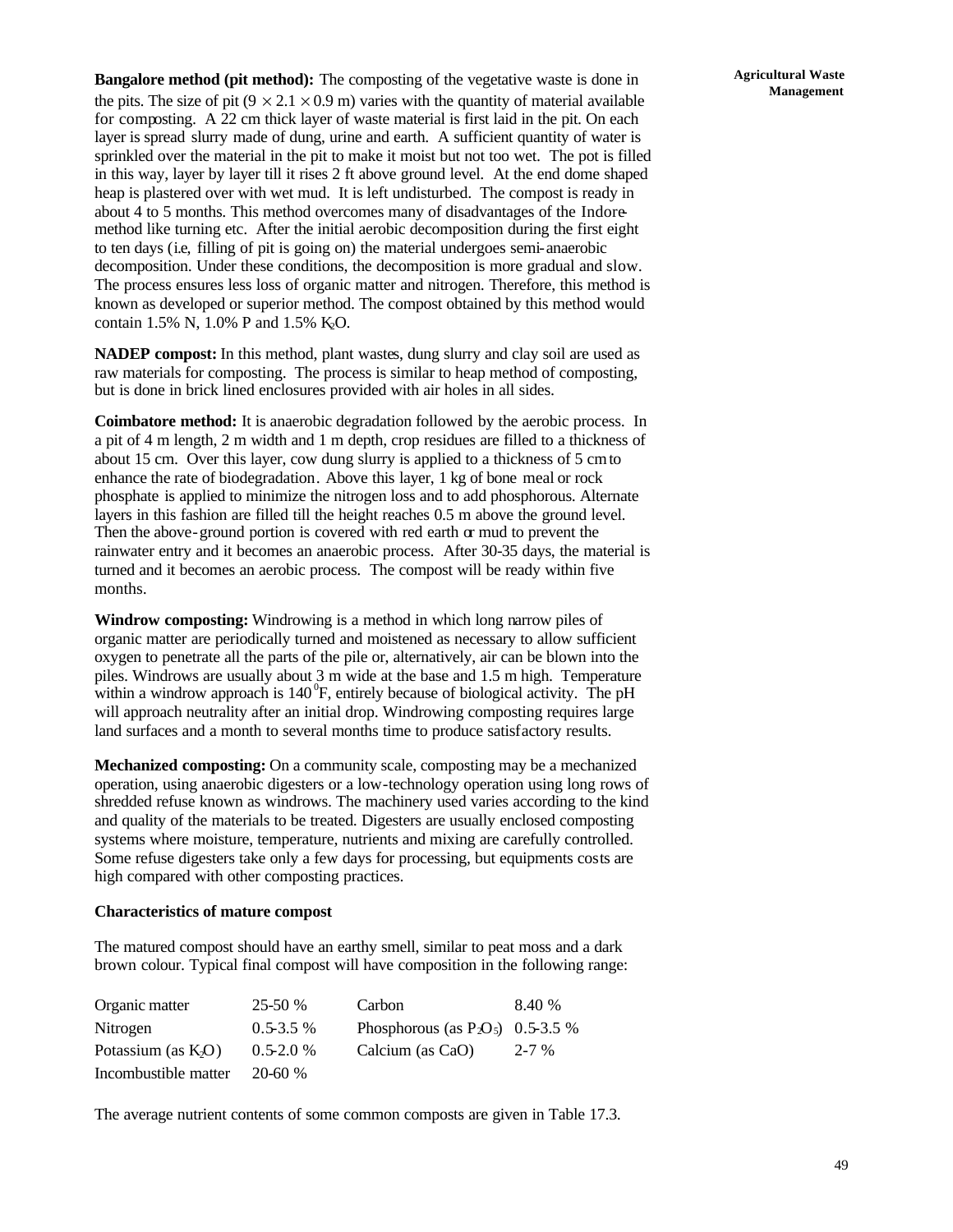| Manures/Composts                 |      | Nutrient Content (%) |        |
|----------------------------------|------|----------------------|--------|
|                                  | N    | $P_2O_5$             | $K_2O$ |
| Farm Yard Manure                 | 0.80 | 0.41                 | 0.74   |
| <b>Poultry Manure</b>            | 2.87 | 2.93                 | 2.35   |
| Rural compost                    | 1.22 | 1.08                 | 1.47   |
| Urban compost                    | 1.24 | 1.92                 | 1.07   |
| Mixed farm wastes                | 0.87 | 0.59                 | 2.22   |
| Mixed dry residues               | 0.90 | 0.45                 | 1.95   |
| Cotton stalks                    | 1.61 | 0.48                 | 3.38   |
| Water hyacinth compost           | 2.00 | 1.00                 | 2.30   |
| Paddy straw                      | 1.59 | 1.34                 | 3.37   |
| Dry grass/weeds                  | 1.90 | 0.55                 | 1.09   |
| Cotton wastes and groundnut husk | 1.62 | 1.04                 | 1.26   |
| Lantana stalks and leaves        | 1.55 | 0.52                 | 1.07   |
| Wheat straw                      | 2.90 | 2.05                 | 0.90   |
| Maize stalks                     | 1.99 | 1.30                 | 1.01   |
| Sugarcane trash                  | 2.73 | 1.81                 | 1.31   |
| Vermi-compost                    | 1.60 | 2.20                 | 0.67   |

**Table 17.3: Average nutrient content of some common composts of animal and plant origin**

#### **Enrichment of compost**

Compost is bulky and low in major plant nutrients such as N, P and K. Hence there is a need to improve its quality. The missing ingredients can be added to the compost, assuming that the nutrients are tested for and determined to be deficient. Nitrogen, phosphates, and lime are the most frequently added. Fertilizers, legumes, seed meals, manures, and animal slaughter wastes (dried blood, fish carps, tankage) are commonly recommended materials that can improve composts. Presently these materials are more often used for animals feed rather than having their energy wasted on microbial growth in composts. Some examples of the enriched compost are:

- Phosphocompost made from organic refuge (crop residues, leaves, grasses, weeds, etc.), cattle dung or biogas slurry, soil, well decomposed FYM and Mussoorie rock phosphate. It contains  $68 \% P_2O_5$ .
- Granulated compost (15-15-5) consisting of 44 % conventional compost, 25 % DAP, 22 % SSP, 1 % urea and 8 % MOP.

#### **SAQ 2**

What are the essential conditions for the production of a good quality compost? Enumerate various changes that take place during composting.

## **17.3.2 Vermi-composting**

**Vermi-compost** refers to organic manure produced by earthworms. It is a mixture of worm castings (faecal excretions or excretions or excreta), organic material including humus, live earthworms, their cocoons and other organisms. Vermi-composting is the most appropriate technique for disposal of non toxic solid and liquid organic wastes. It helps in cost effective and efficient recycling of animal wastes, agricultural residues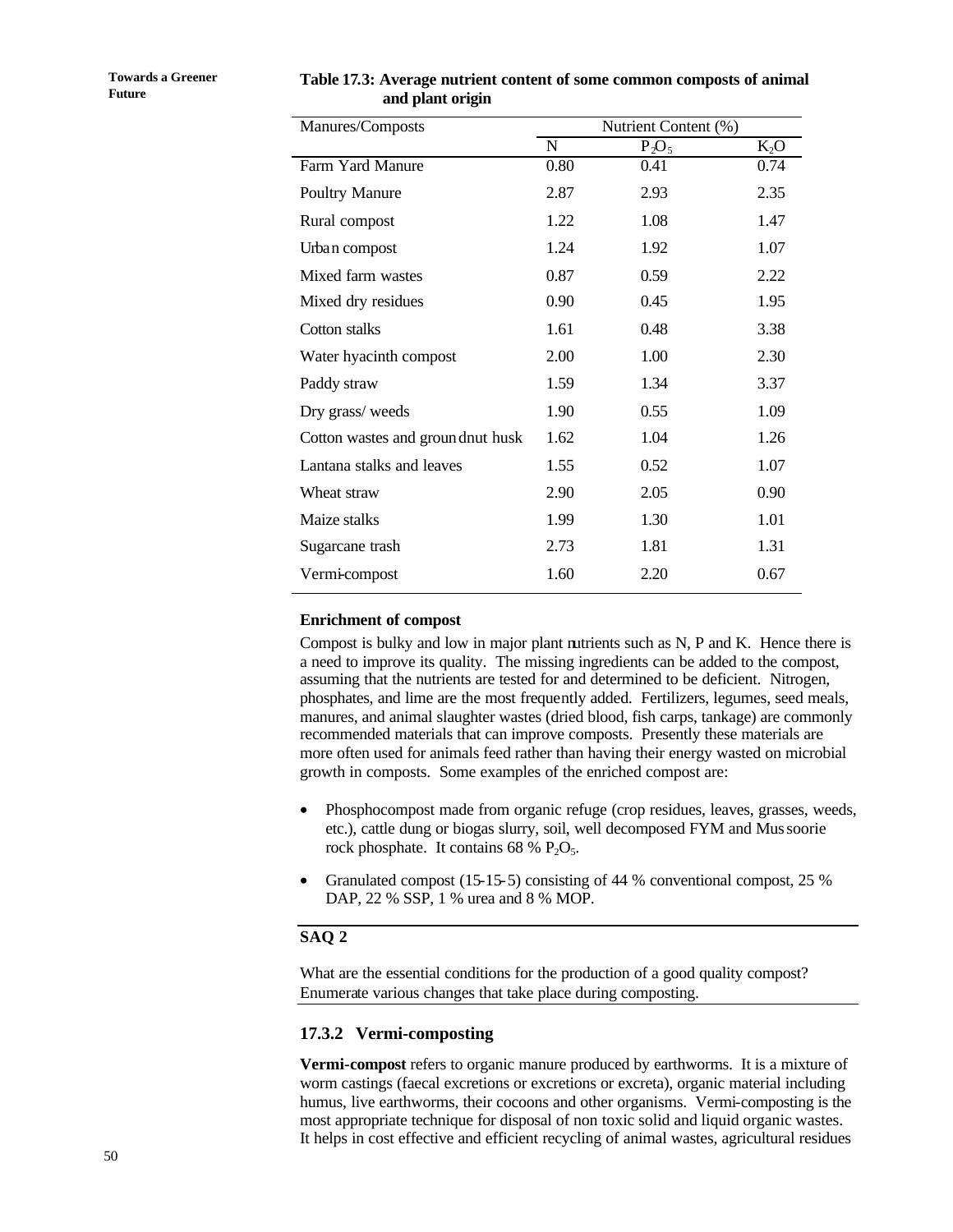#### **Vermi-composting process**

Earthworms accelerate the process of breakdown of wastes greatly by fragmenting the organic matter, thereby increasing the surface area available for growth of micro organisms and thus promoting further breakdown. A number of steps are involved in the **preparation of good quality vermi-compost.** We describe them below .

- **Selection of earthworm:** Earthworm which is native to the local soil may be used for vermicomposting.
- **Size of pit:** Any convenient dimension such as  $2 \text{ m} \times 1 \text{ m} \times 1 \text{ m}$  may be prepared. This can hold 10-40 thousand worms giving one tonne manure per month.
- **Preparation of vermin bed:** A layer 15-20 cm thick of good loamy soil above a thin layer (5 cm) of broken bricks and sand should be made. This layer is inhabited by earthworms.
- **Inoculation of earthworms:** About one hundred earthworms are introduced as an optimum inoculating into a compost pit of about  $2 \text{ m} \times 1 \text{ m} \times 1 \text{ m}$ , provided with a vermibed.
- **Organic layering:** It is done on the vermibed with fresh cattle dung. The compost pit is then layered to about 5 cm with dry leaves or hay. Moisture content of the pit without flooding is maintained through the addition of water.
- Wet organic layering: It is done after four weeks with moist/green organic wastes which can be spread over it to a thickness of 5 cms. This practice can be repeated every 3-4 days. Mixing of wastes periodically without disturbing the vermibed ensures proper vermi-composting. Wet layering with organic wastes can be repeated till the compost pit is nearly full.
- **Harvesting of Vermi-compost:** At maturation, the moisture content is brought down by stopping the addition of water for 3-4 days. This ensures drying of compost and migration of worms into the Vermibed. The mature compost, a fine loose granular mass is removed out from the pit, sieved, dried and packed.
- **Rate of application:** Mature Vermi-compost is recommended @ 5t/ha.

The successive layers to be made for vermi-composting are shown in Fig. 17.2.

| Wooden Box<br>$(50 \times 50 \times 60$ cm)<br>5 <sup>th</sup> Layer: Jute Cloth |  |
|----------------------------------------------------------------------------------|--|
| 4 <sup>th</sup> Layer: 15-20 cm Thick                                            |  |
| 3rd Layer: Earthworms 200 Nos.                                                   |  |
| $2nd Layer: 5-8 cm Thick$                                                        |  |
| $1st$ Layer: 6-8 cm Thick                                                        |  |

**Fig.17.2: Layers in a wooden box for the preparation of Vermi-compost**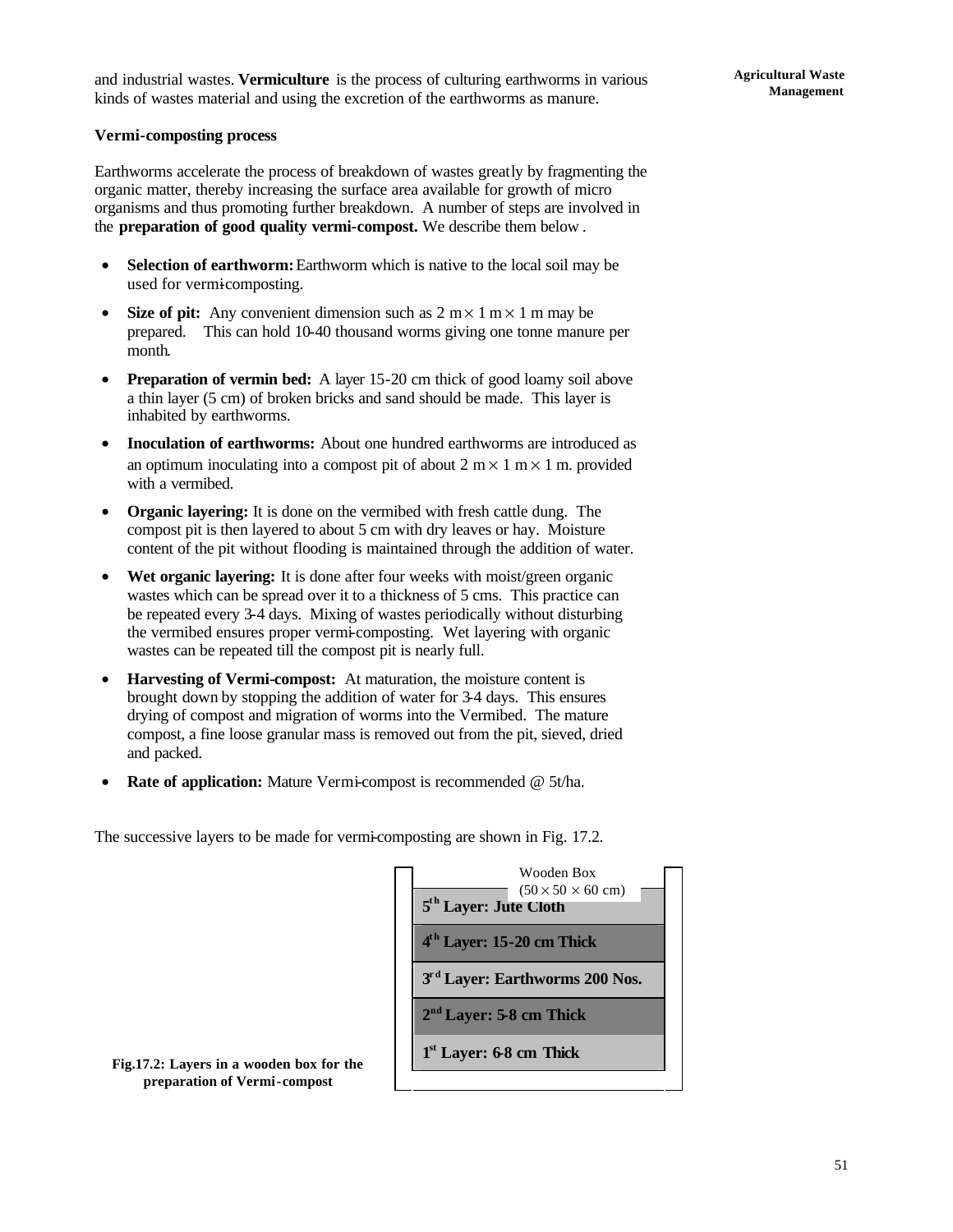#### **Nutrient content of vermi-compost**

Vermi-compost is an excellent soil additive made up of digested and undigested compost. The digested part is known as worm castings. Worm castings are much higher in nutrients and microbial life and are of higher value product. Worm castings contain up to 5 times the plant available nutrients found in average potting soil mixes. The nutrients are readily available to the plant. There is abundant evidence to show that concentration of exchangeable Ca, Na, Mg, K and available P and Mo are higher in earthworm casts than in the surrounding soil (Table 17.4).

#### **Application of vermi-compost**

Castings should be spread liberally around plants to a minimum depth of approximately 2-3mm. They should be lightly covered over with soil and watered in to encourage growth of bacteria and hatching of baby worms. Castings may be used safely on all plants, including indoor plants. In orchards the dose depends on the age of the tree. A deep ring of 15-30 cm should be formed around the tree. A thin layer of dry cow dung and bone meal with 2-5 kg of vermi-compost is then applied. This is covered with thin layer of soil and is mulched with organic matter and a light spray of water is given. For general use in agriculture, Vermi-compost should be applied @ 5 t/ha. Vermi-compost is mixed with equal quantity of dried cow dung and broadcast when seedlings are 12-15 cm high and water should be sprinkled.

| Table 17.4: Comparison of the available mineral elements in the cast of earth |
|-------------------------------------------------------------------------------|
| worms and in the upper layer of ploughed soil                                 |

| <b>Particulars</b>      | Earthworm |           | Depth of soil layer |
|-------------------------|-----------|-----------|---------------------|
|                         | cast      | $0-15$ cm | 20-40 cm            |
| Loss of ignition $(\%)$ | 13.1      | 9.8       | 4.9                 |
| $C:$ N ratio            | 14.7      | 13.8      | 13.8                |
| $NO3$ -Nitrogen (ppm)   | 130.0     | 20.8      | 8.3                 |
| Available P (ppm)       | 130.0     | 20.8      | 8.3                 |
| Available K (ppm)       | 335.0     | 32.0      | 27.0                |
| Exchangeable Ca (ppm)   | 2.7       | 1.9       | 1.8                 |
| Total Ca $(\%)$         | 1.1       | 0.8       | 0.8                 |
| Total Mg $(\%)$         | 0.5       | 0.5       | 0.5                 |
| Exchangeable Mg (ppm)   | 49.2      | 162.0     | 69.0                |
| pH                      | 7.0       | 6.3       | 6.0                 |

#### **Advantages**

Vermi-compost is a "live" product. It contains soil benevolent bacteria. Vermicompost may contain up to 1000 times more soil benevolent bacteria than the original organic material consumed by the worms. Soils treated with vermi-compost produce stronger, healthier and more disease resistant plants. Vermi-compost is a rich source of phosphorous, nitrogen, potassium, calcium and magnesium. The unique action of worms' digestive systems on organic matter has made these minerals more readily available to the plants. Vermi-compost is formed of aggregates, which are mineral granules bonded together in such a way that they are resistant to wind and water erosion and compaction.

#### **Economic Benefits**

The potential economic benefits of vermiculture are the (i) worms, (ii) worm-worked wastes (vermi-compost) and (iii) reduction in waste disposal costs. It is estimated that the earthworms numbering 1000 fed on 300 kg FYM, 350 kg garbage in an area of 100 ft<sup>2</sup> give a recovery of at least 400 kg compost and about 25,000-30,000 earthworms, thus making substantial monetary profits. In comparison with other feedstuffs, earthworms are high in protein and essential amino acids. Assuming that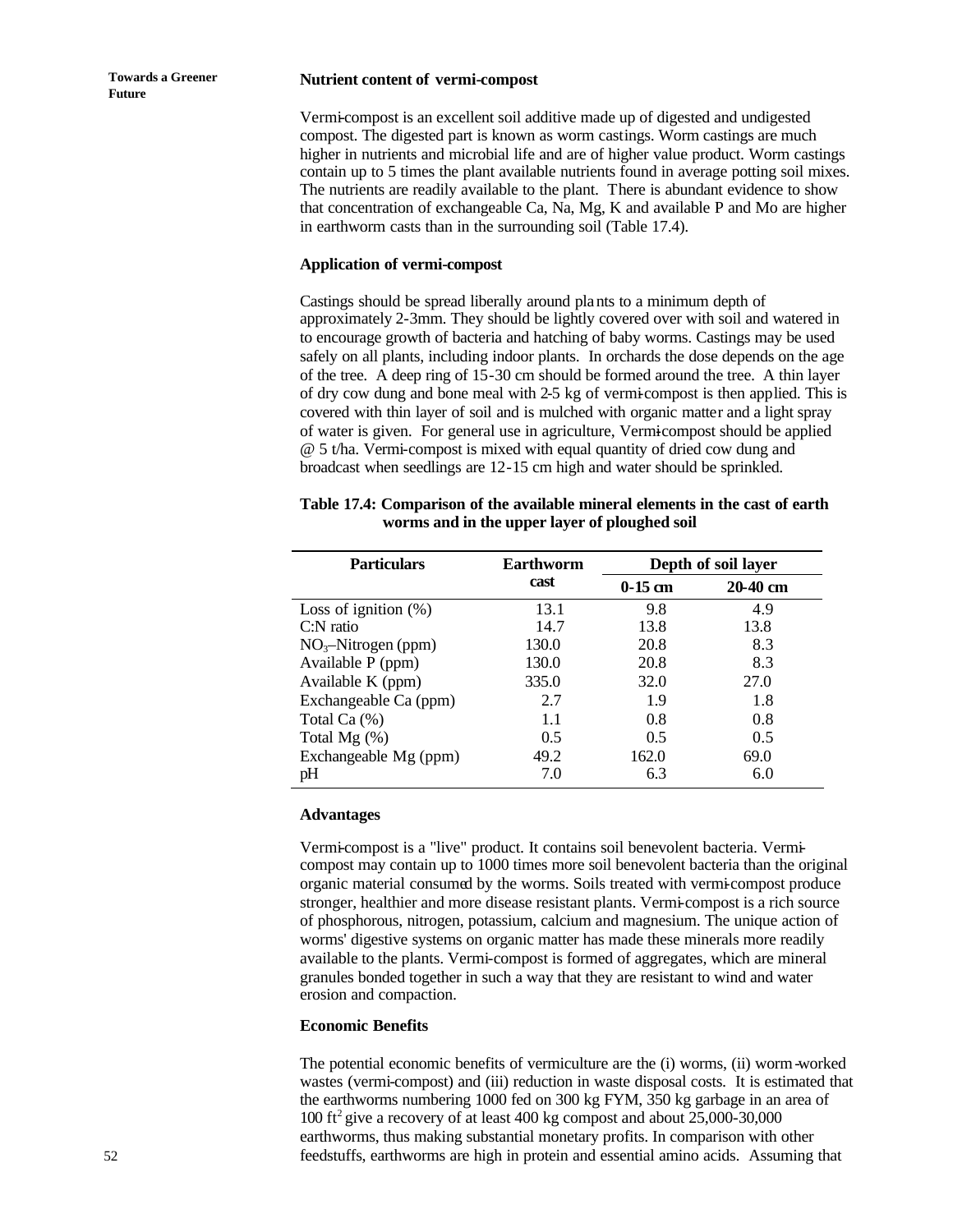The third area of benefit which could result from vermic ulture is reduction of waste management costs. The cost of handling, storage and reduction of wastes are substantially greater than their manurial value. The reduction in volume that occurs when worms are grown on it brings about reduction in waste disposal costs. On the average, the compost makes 63 % of total benefits, the worms 29 % and waste disposal savings 8 %. While the figures vary accordingly to the assumed values of the

## **SAQ 3**

Do you agree that vermi-composting should be promoted on a large scale in developing countries? Justify your answer.

worm and compost, they are more or less the same for all sizes of unit.

## **17.4 RECYCLING OF ANIMAL WASTES**

Wastes of animal origin are one of the major underutilized resources in many countries. These wastes are available either in dairies, slaughterhouses, near the cities or in the backyards in rural houses. Their presence is a source of nuisance and pollution since they contain pathogenic organisms and produce unbearable smell. The scattered and bulky nature of these wastes and their smell pose collection and transportation problems although many of these are valuable sources of organic matter and plant nutrients. In the past, these wastes were mainly used as manures and were important in sustaining sustenance agriculture. Recently, research efforts have identified several uses of these wastes for fuel and manure, as substrates for microbial protein synthesis and as ingredients for animals feed.

## **Availability**

Availability of dung from animals varies with the type of the animal. It has been estimated that cattle on an average produce 10-15 kg of fresh dung/day whereas the buffaloes give 15-25 kg fresh dung/day. Cattle and buffaloes make up a large proportion of total livestock population in South Asian countries.

## **Composition**

The composition and characteristics of excreta are a function of the composition of the feed ration, its digestibility, species of animals and their physiology. The wastes from ruminants such as cattle, buffalo, goat and sheep have a different composition than the wastes of pigs and poultry, which are highly digestible. The chemical composition and the nutrients in different classes of animal excreta are given in Table 17.5.

## **Disposal and Utilization pattern**

There exists a good deal of variation in the disposal pattern of dung from one area to another. The pattern depends upon climate, local customs and the availability of firewood. In Himachal Pradesh in India where plenty of firewood is available from forests, 8 % of the total dung collection was thrown into manure pits and 2 % was used for preparing dung cakes. In Kerala, Andhra Pradesh, Karnataka, Maharastra and Tamil Nadu which have coastal areas and where the climate is warm and humid, the percentage of dung thrown into manure pits was high. In Madhya Pradesh, where firewood is available in abundance, about three-fourth of the total dung collected was thrown into manure pits and the use of dung for fuel was comparatively less. In Punjab, Haryana, Eastern U.P., and Bihar, a fairly high percentage of the total dung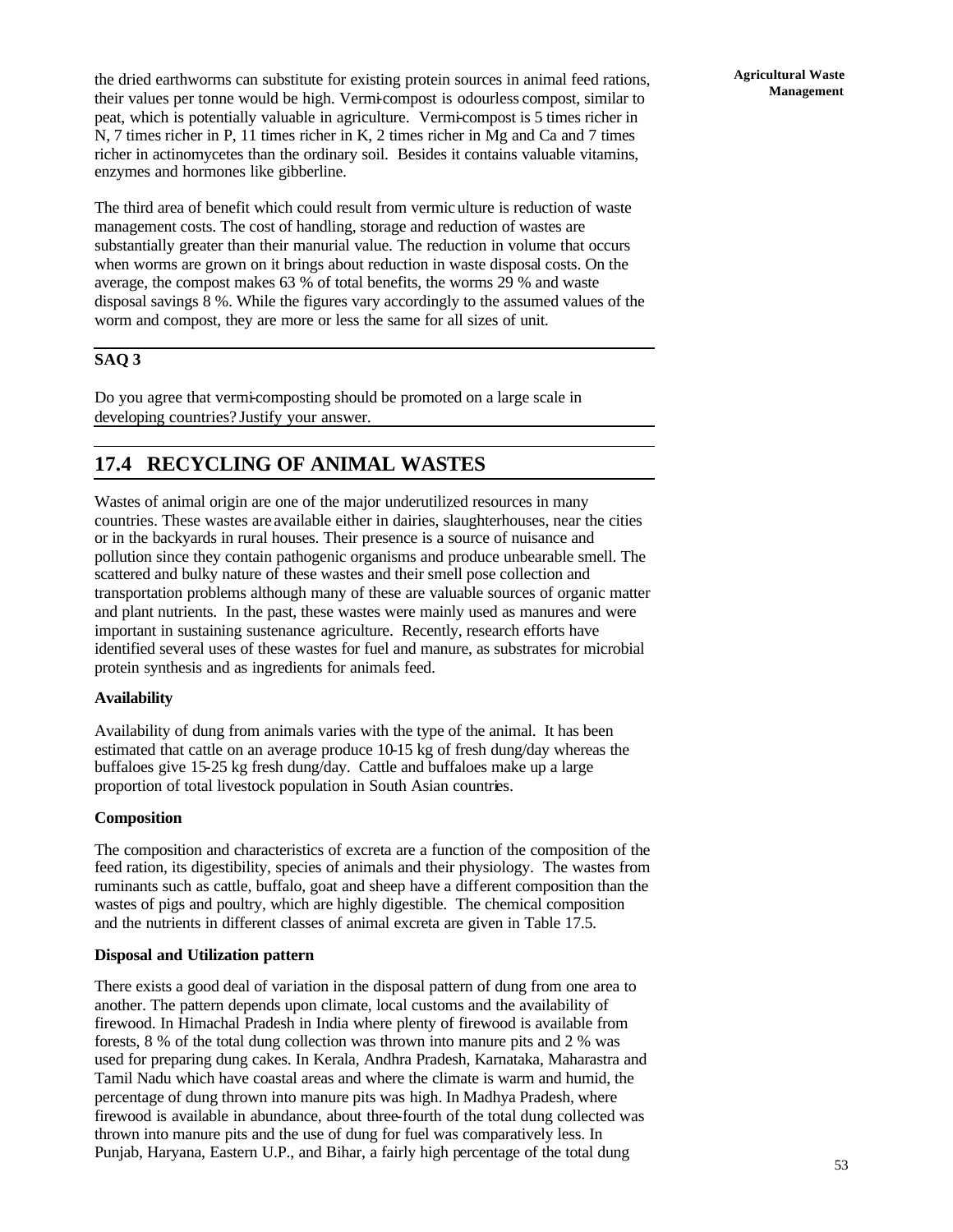collected was converted into cakes for fuel purpose and the proportion of dung thrown into manure pits was comparatively less. This may be due to the non-availability of alternate cheap domestic fuel and cold weather for over five months of the year.

| <b>Material</b>        | Nutrients (% on dry basis)  |          |        |      |      |  |  |
|------------------------|-----------------------------|----------|--------|------|------|--|--|
|                        | N                           | $P_2O_5$ | $K_2O$ | Ca   | Mg   |  |  |
| Pig dung               | 2.27                        | 3.1      | 1.8    | 0.21 | 0.54 |  |  |
| Cow dung               | 1.74                        | 1.7      | 0.6    | 0.37 | 0.53 |  |  |
| Horse dung             | 1.07                        | 2.1      | 3.6    | 0.26 | 0.49 |  |  |
| Camel dung             | 1.51                        | 0.35     | 1.8    | 0.7  | 0.69 |  |  |
| Poultry excreta        | 2.17                        | 2.0      | 4.2    | 2.28 | 1.39 |  |  |
| Goat and sheep excreta | 0.65                        | 0.5      | 0.03   |      |      |  |  |
| <b>Material</b>        | <b>Micronutrients (ppm)</b> |          |        |      |      |  |  |
|                        | Fe                          | Zn       | Mn     | Cu   | B    |  |  |
| Pig excreta            | 1200                        | 50       | 70     | 8.9  |      |  |  |
| Poultry excreta        | 1400                        | 90       | 210    | 7.1  | 5.0  |  |  |
| Goat and sheep excreta |                             | 2570     | 150    | 6.1  | 4600 |  |  |

| Table 17. 5: Nutrient content in excreta of different animals |  |  |  |  |  |  |  |
|---------------------------------------------------------------|--|--|--|--|--|--|--|
|---------------------------------------------------------------|--|--|--|--|--|--|--|

**Sources:** Gaur et.al; (1984) Sushil Kumar and Biswas (1982)

#### **Utilization as Soil Conditioner and Manure**

There are various methods for handling and treating animal wastes. The aim is to process and recycle these in one or more ways so as to be utilized efficiently in an environment-friendly manner. The simplest and most effective method is to utilize them as a soil nutrient by recycling it back to the soil. Methods that are available for applying the animal excreta to the soil include

- i) direct surface application followed by immediate ploughing
- ii) application after processing as FYM
- iii) conversion into compost, and
- iv) as feed stock in biogas plants to produce gas and slurry manure.

## **Direct Surface Application**

The run off (both liquid and solid wastes) from the paid and unpaid areas is directly spread on the open fields and is subjected to sun drying under natural conditions. This practice is the oldest and easiest method of recycling the animal wastes and is commonly adopted in case of poultry excreta.

#### **Farmyard Manure (FYM)**

Farmyard manure (FYM) is the decomposed mixture of dung and urine of the farm animals along with litter (bedding material) and left over material from roughage or fodder fed to the cattle. The FYM occupies a prominent place among the bulky organic manures. A well-decomposed FYM contains  $0.7-1.3$  % N,  $0.3-0.8$  % P<sub>2</sub>O<sub>5</sub> and  $0.41.0\%$  K<sub>2</sub>O on dry weight basis. However, the composition depends upon the kind of the animal, its ration intake, age, species and condition. Sheep, pig and poultry excreta are richer in nutrients than the dung from cow and horse.

#### **Utilization for fuel and manure**

Animal excreta can be recycled for fuel and manure by two different processes:

• one involves the physical and chemical processes at high temperature and/or pressure viz., direct combustion, gasification and liquefaction and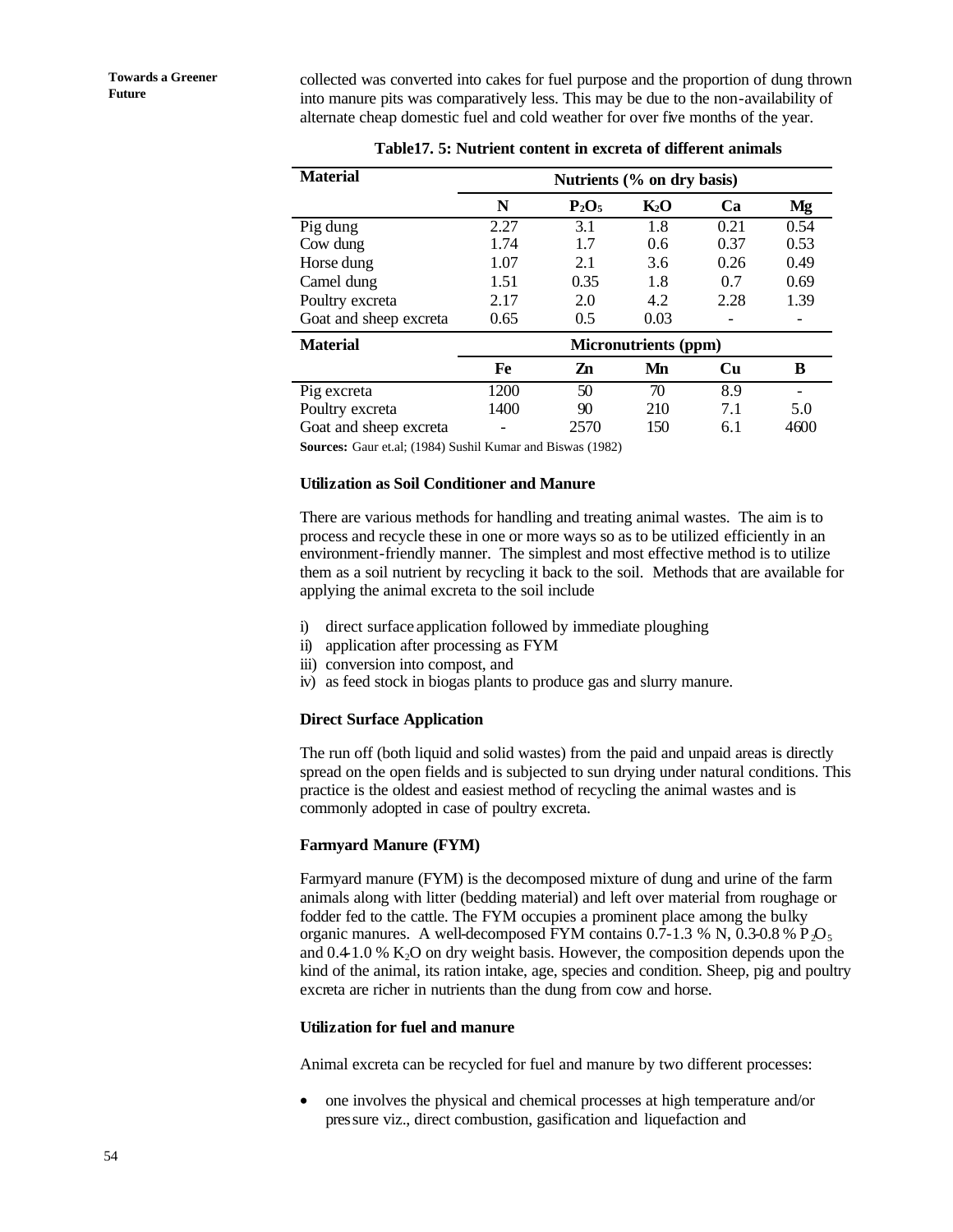• the other involves the use of micro organisms at ambient temperature and atmospheric pressure in the absence of air, i.e., anaerobic fermentation.

For the purpose of recycling, only the second process is of interest, as it not only provides clean fuel but also manure.

## **Recycling through biogas technology**

Anaerobic fermentation is the process of biological conversion of animal wastes into fuel without sacrificing their manurial potential value. This technology about which you have read in Unit 9 has generated a worldwide interest because it is amongst the most feasible ones as renewable sources of energy to meet the challenges for depleting reserves of fossil fuels and escalating deforestation.

**Manurial value of the biogas slurry:** One of the major advantages of biogas technology, besides cooking, lighting and electricity generation, is the utilization of residual slurry obtained after digestion as manure for crop production. It has been found that the biogas spent slurry is far better than FYM, since it is well digested and has higher nutrient contents for soil micro organisms and for plants. It increases carbon content in cultivated soils and improves physical, biological and chemical properties of the crop-land on long term basis. A Comparative analysis of biogas slurry and FYM is given in Table 17.5.

## **Table 17.5: Composting of biogas slurry and FYM (% on dry weight basis)**

| <b>Constituent</b>     | <b>Biogas slurry</b> | FYM   |
|------------------------|----------------------|-------|
| Nitrogen $(N)$         | 1.41                 | 0.78  |
| Phosphorous $(P_2O_5)$ | 0.92                 | 0.72  |
| Potash $(K_2O)$        | 0.84                 | 0.65  |
| Organic Carbon         | 27.32                | 24.40 |
| $CN$ ratio             | 19.37                | 31.28 |

**Socio Economic Benefits:** The viability and potential benefits of the biogas technology have been established beyond doubt. Biogas technology is cheap, simple and site specific. It can be easily adopted by the farmers in the rural areas.

Moreover, biogas is a clean and time saving cooking fuel. There is a reduction in the family fuel budget, saving in fuel wood, reduction in the drudgery of rural women's lives and improvement in rural sanitation. In addition, the residual slurry obtained after gasification is excellent manure. It not only improves the soil structure and water holding capacity but is ideal for mushroom cultivation, feed for the fish and can be used for vermi-composting. The combined use of biogas spent slurry with fertilizer has increased the yields of different crops by 35 % accompanied by a discount in fertilizer costs.

In this section you have studied how different kinds of plant and animal wastes can be recycled and reused. We now discuss how post harvest waste can be reduced. But you may like to attempt an exercise before you study the next section.

## **SAQ 4**

Outline the various ways in which animal wastes can be recycled and reused.

## **17.5 REDUCING POST HARVEST WASTAGE**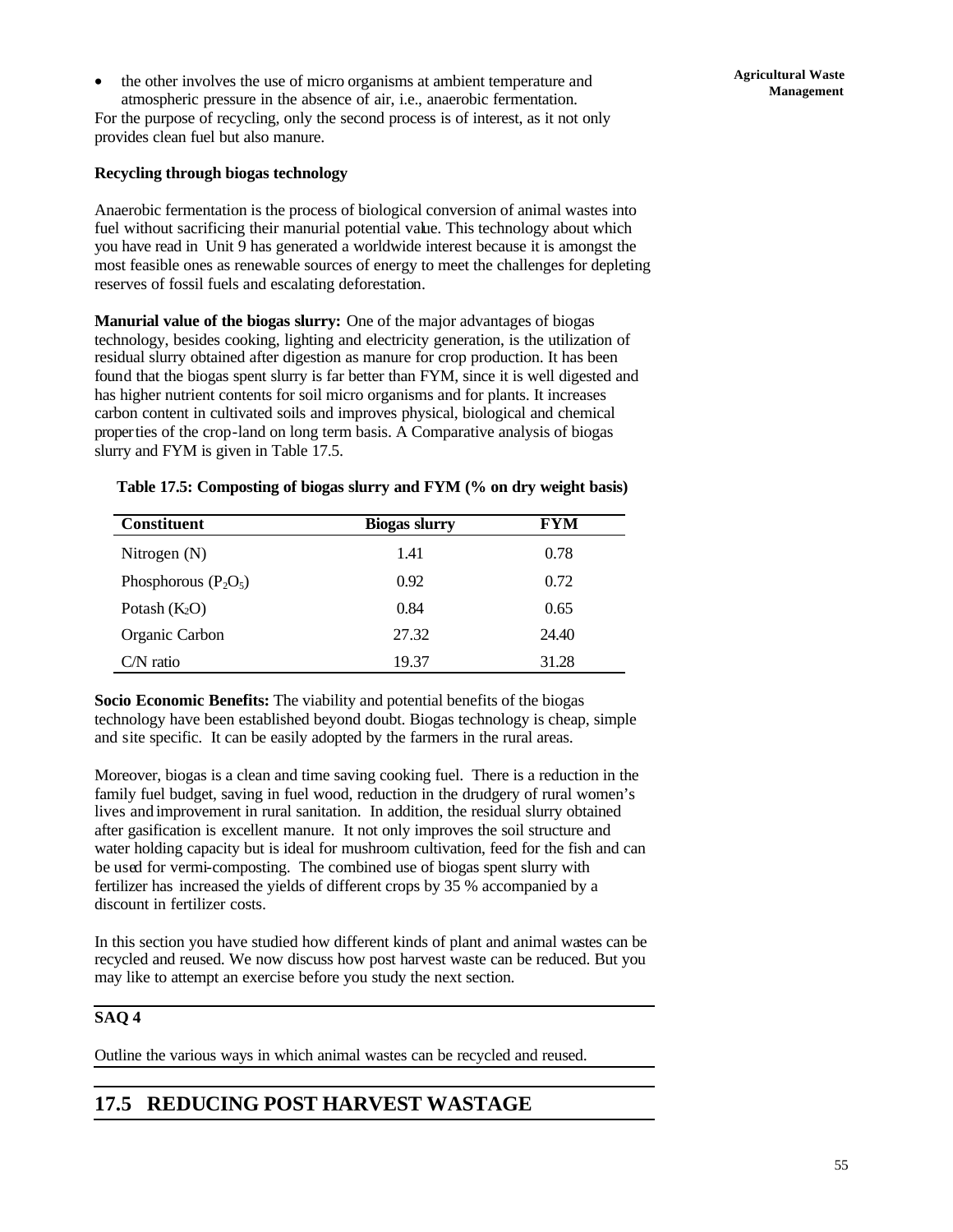A grain saved is a grain produced. Ample evidence and statistics are available on losses, which occur from harvest until it reaches customers. It has been estimated that the post harvest losses may range from 8-25% in case of cereals such as rice, wheat, barley, millet, sorghum, etc. The estimate of perishable fruits and vegetables may be as high as 20-30%. Quantitatively this means a lot, since a minimum of 10% lost of over 196 million tonnes of food grains production in would amount to over 19.6 million tones. Post harvest technology and agro-processing are recognized as major instruments in minimizing losses of agricultural produce.

#### **Harvest and post harvest loss**

Losses to agricultural produce and by products both quantitative as well as qualitative, take place at various stages of harvest and post-harvest operations. Efforts to increase production should minimize losses that occur during the harvest and post harvest operations like threshing, transport, drying, and storage. It is estimated that 10 % of food grain produced in India are lost due to improper and inefficient methods of storage, transport and handling. If better methods of processing and storage are adopted, the losses could be reduced to 2 to 3% and more food grain could be available to the people. Table 17.6 presents the estimates of percentage losses of paddy in various stages of post harvest operation.

| Table 17.6: Estimated post harvest losses of paddy in South and South eastern |  |  |  |
|-------------------------------------------------------------------------------|--|--|--|
| Asia                                                                          |  |  |  |

| <b>Operation</b> | Range of losses (% of production) |
|------------------|-----------------------------------|
| Harvesting       | $1 - 3$                           |
| Threshing        | $2 - 6$                           |
| <b>Drying</b>    | $1-5$                             |
| Handling         | $2 - 7$                           |
| Milling          | $2 - 10$                          |
| Storing          | $2 - 6$                           |
| <b>Total</b>     | $10-37$                           |

#### **Horticulture crops**

As far as fruits and vegetables are concerned, nearly 20-30% are wasted during harvesting, packaging, transport and storage. Preservation of fruits and vegetables by sophisticated methods like canning, freezing or dehydration raise the raw material cost many folds. Alternate cheaper processing technologies based on solar dehydration, chemical preservation and use of recyclables need to be developed. Further development of 'Intermediate technology' in fruit growing areas to preserve fruits as pulp, juice or their concentrates would help for their subsequent use by processing industries. Converting large scale factory wastes into useful value added products like poultry and cattle feed, oil, pectin, vinegar etc., would reduce losses.

#### **Flowers and ornamentals**

The high perishability of flowers and foliage plants render them vulnerable to large post harvest losses. Owing to their delicacy and tenderness, flowers and ornamental plants are more susceptible to mechanical and physical damage and infection by diseases and pests during and after harvest. Even after detaching from the mother plant, the cut flowers are metabolically active and carry on all life processes at the expense of stored reserve food in the forms of carbohydrates, proteins and fats. Proper handling, packaging, storage conditions (light, temperature, environment), watering, preservatives and control of diseases and pest and cushioning influence the longevity of flowers and foliage plants. Lower temperature protects flower quality by reducing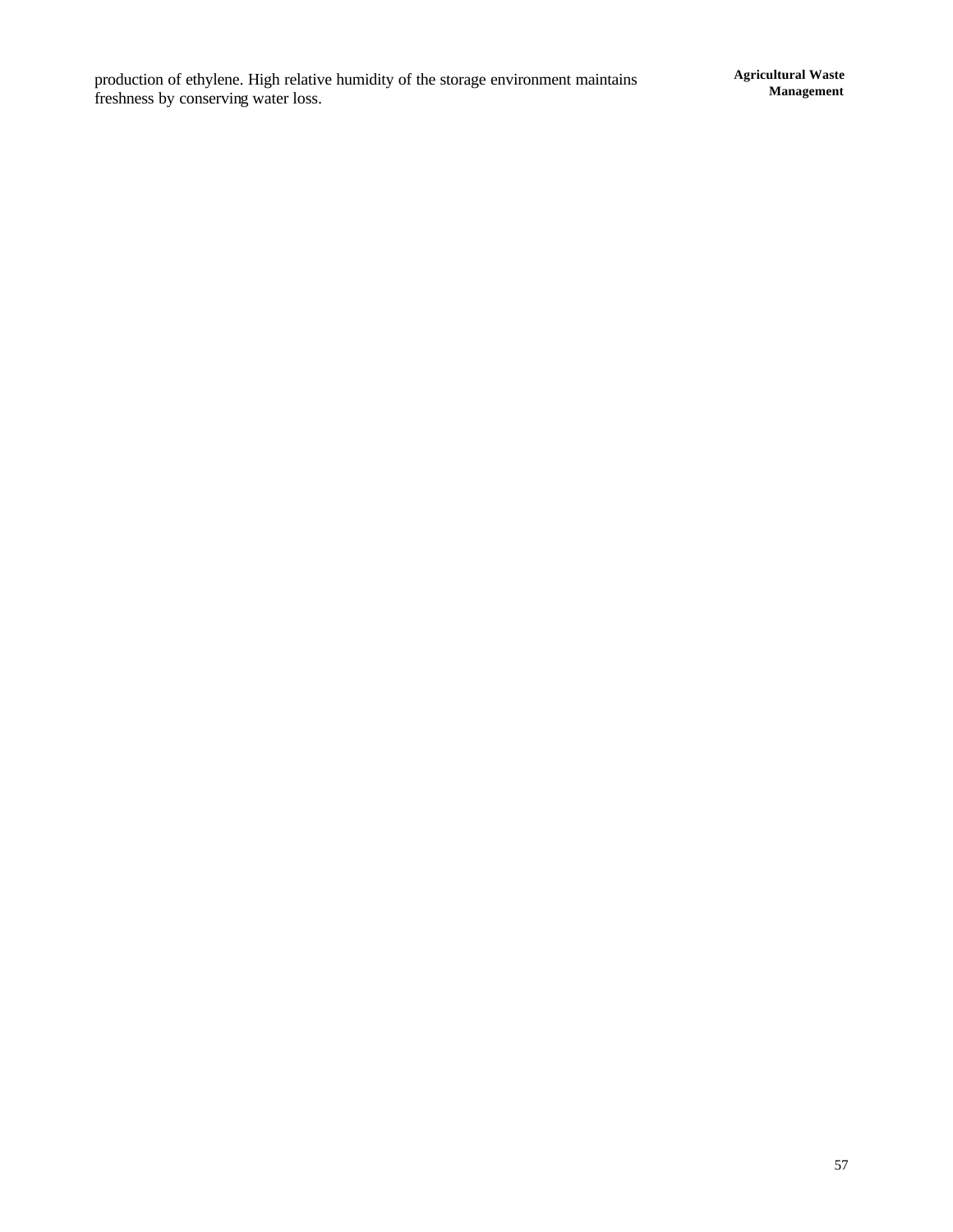#### **Utilization of the Post Harvest Wastes**

In order to cope with the challenge of minimizing post harvest wastage, producing value added products, better utilization of wastes and by products and appropriate marketing need to be considered. A brief account of the wastes generated from some major crops and their possible utilization is given below:

**Rice:** The rice milling industry produces rice husk (20% of paddy) and rice bran (5%) as by products. It is possible to use rice husk, though high in silica content and relatively impervious to bio degradation after alkali treatment as cattle feed. Besides, it is used in chicken litter, fruit pressing and production of activated carbon, hard boards or acoustic boards, etc. The rice bran itself is a source of edible oil containing 15-20% of rice bran oil and has been traditionally used as a feed for poultry and livestock. Rice straw is traditionally used as feed, fuel, manure, packaging material. However, it is suitable for preparation of quality pulp and paper in combination with wood rag in hand made paper sector. Besides it is used for generation of electricity and a source of domestic/ industrial fuel.

**Wheat:** Wheat is seldom used whole. Primary processed products of wheat are flour, maida, suji/rawa and dalia. Wheat straw is the major residue, which is mainly used as cattle feed and partly in straw board production, as cheap fuel or manure. It could be utilized for production of various types of paper, such as, cine bleached paper, cigarette paper, news prints etc.

**Maize:** Maize is used as food. Maize stalk, husk, bran gern and gern oil cakes etc., are the by products. The maize stalks are fed to farm animals along with husk besides their use as compost. They could be economically utilized in production of pulp and paper insulating boards/hardboards and domestic fuel. Industrially maize is milled by dry and wet process. Corn sleep liquor obtained in wet milling process is used for production of penicillin and other antibiotics.

**Cotton:** Cotton waste includes stalks, stems, leaves, seed hull and dust; cotton waste can be used for making a wide range of products, paper, boards, cattle feed, fertilizers, food, acids, chemicals and fuel. Cotton stalks contain 71.2% hemi cellulose and fairly low lignin and are therefore suitable raw material for paper making. Cotton seed hulls contain 64.7% hemi cellulose and are used in the production of cheaper and improved fire resistant particle board. Cotton textile mills, mainly in the blowing rooms, produce a large quantity of waste, which is mainly used either as fuel in boiler or as cheap filling in blankets. Willow dust, which is the residual trash from cotton processing textiles mills, can be used for biogas production.

#### **Post Harvest Wastage Conservation Measures**

The conservation of post-harvest produce should be a well co-ordinated effort. It requires a multi disciplinary approach involving agronomists, cereal chemists, food technologists, nutritionists and rural development personnel to accelerate progress in checking food losses. In general, the following aspects may be given priority:

- Popularization of methods and techniques to reduce post harvest losses of all types of crops,
- Simple and effective storage system for grain crops and vegetables,
- Development of post harvest techniques for special crop like makhana, litchi, mango, banana and other fruits and vegetables that are grown in abundance. Such a strategy would help the farmers to get remunerative price as well as consumers through prolonged availability of quality products.
- Centrifuge and rubber roll sheller be used in place of hullers. Extra cost incurred by the entrepreneurs be subsidized to give momentum to this programme,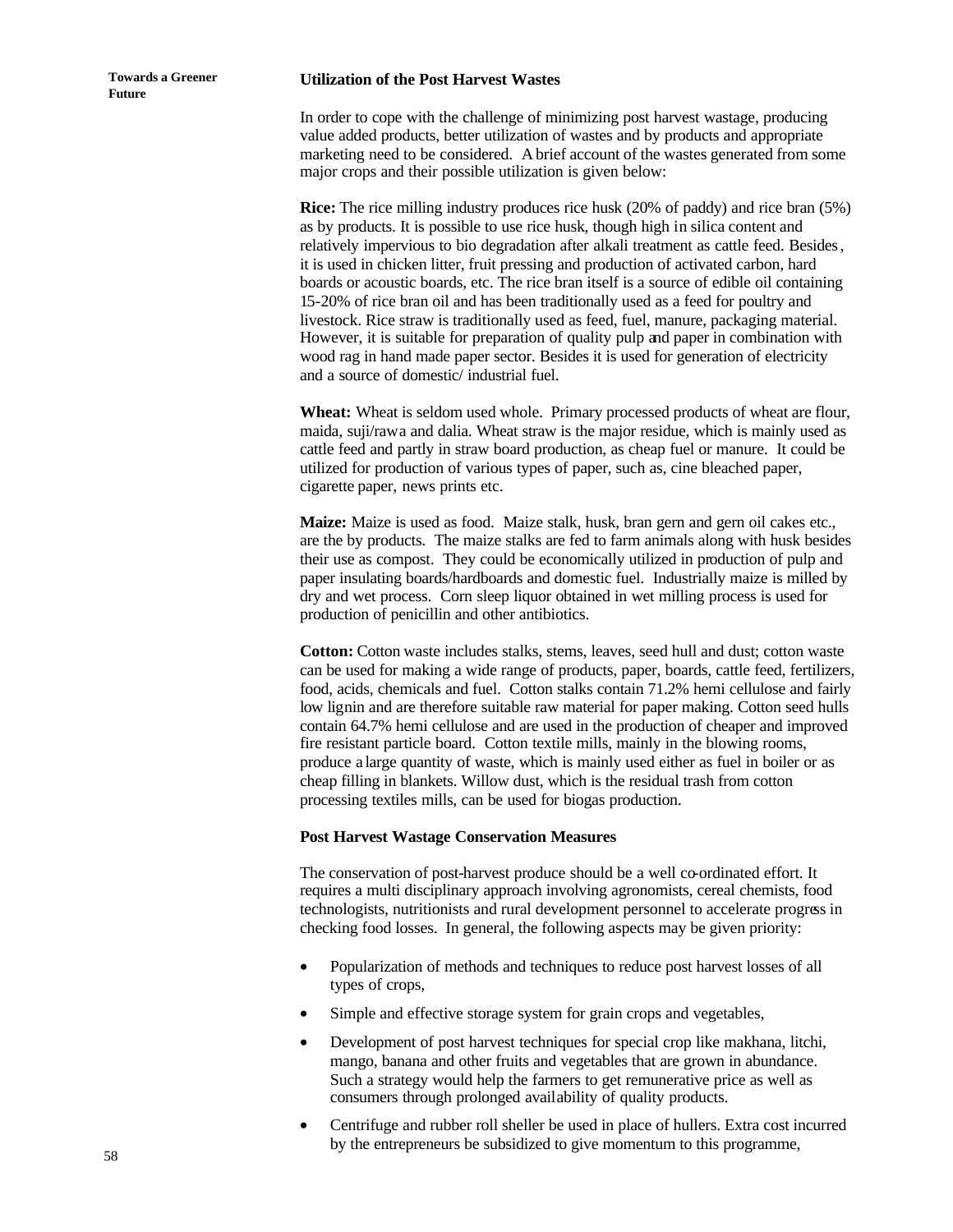• More emphasis on the use of power and mechanical (screw type) Ghani or expeller in place of kolhu for higher recovery,

- Popularization of low cost engineering storage structures,
- Use of crop residues for animal feeds,
- Food grain processing for developing new acceptable products and technology for oil extraction and by-products utilization.

With this discussion, we come to an end of this unit. Let us summarise its contents.

## **17.6 SUMMARY**

- The **agricultural and farm waste problem** must be addressed from the point of view of their utilization as a resource. Agricultural and farm wastes are available in large quantities in all agriculture based economies. They contain valuable nutrients. Many reuse and recycling methods have been developed and are being effectively utilized to solve the problem.
- **Traditional agricultural practices** are being adopted by farmers to restore soil fertility and sustain productivity. Application of FYM, incorporation of rice straw/wheat straw into the soil before the next crop is planted, use of rice straw/husk or wheat straw/bhusa in the cattle shed, penning of cattle in the field and use of weeds like *Lantana camera*, Ipomea, water hyacinth in the soil are some of the most common indigenous nutrient management methods adopted by the local farmers.
- **Use of organic residues** in the soil surface decreases the raindrop impact on soil resulting in reduced depression of soil aggregates and enhance infiltration rates. The run off and sediments losses are considerably reduced.
- **Direct mixing of farm refuge and crop residues** leads to temporary immobilization of plant nutrients and the possible release of phytotoxic compounds. Hence, the crop residues must be modified to use as either mulch or as composted manures prior to their application to the soil.
- **Composting** and **vermi-composting** of these wastes gives a good solution as a waste disposal method, besides increasing the availability of plant nutrients, destruction of pathogens, elimination of unfavourable odours and easy handling. Vermi-composting is an efficient and inexpensive method of composting. The castings excreted by earthworms are rich source of available minerals and humus. They have the potential to raise soil productivity by improving physical, chemical and biological properties of soil, thereby improving the plant growth. In the days of increasing fertilizer price and in view of necessity to improve the yield of rain fed agriculture, it is imperative to look for these agricultural wastes recycling by composting.
- Lack of **post harvest management** and cold chain infrastructure, account for heavy economic losses in developing countries. There is an urgency to strengthen the network of post harvest management and cold chain infrastructures, grading/packaging centres, pre-cooling units, refrigerated vans, cold storage etc., both in the areas of production and at the retail outlets.
- In rural development, there is an urgent need for **fuel with higher thermal efficiency** from the non-commercial local sources with lower thermal efficiency. Recycling of animal wastes through biomethanation is one such source, whic h deserves serious attention. This technology adoptable on a small scale is labour intensive, needs little skilled labour and uses locally available residues such as animal dung and crop residues. The technology provides an easy way of producing fuel gas known as biogas by anaerobic fermentation of wet dung and